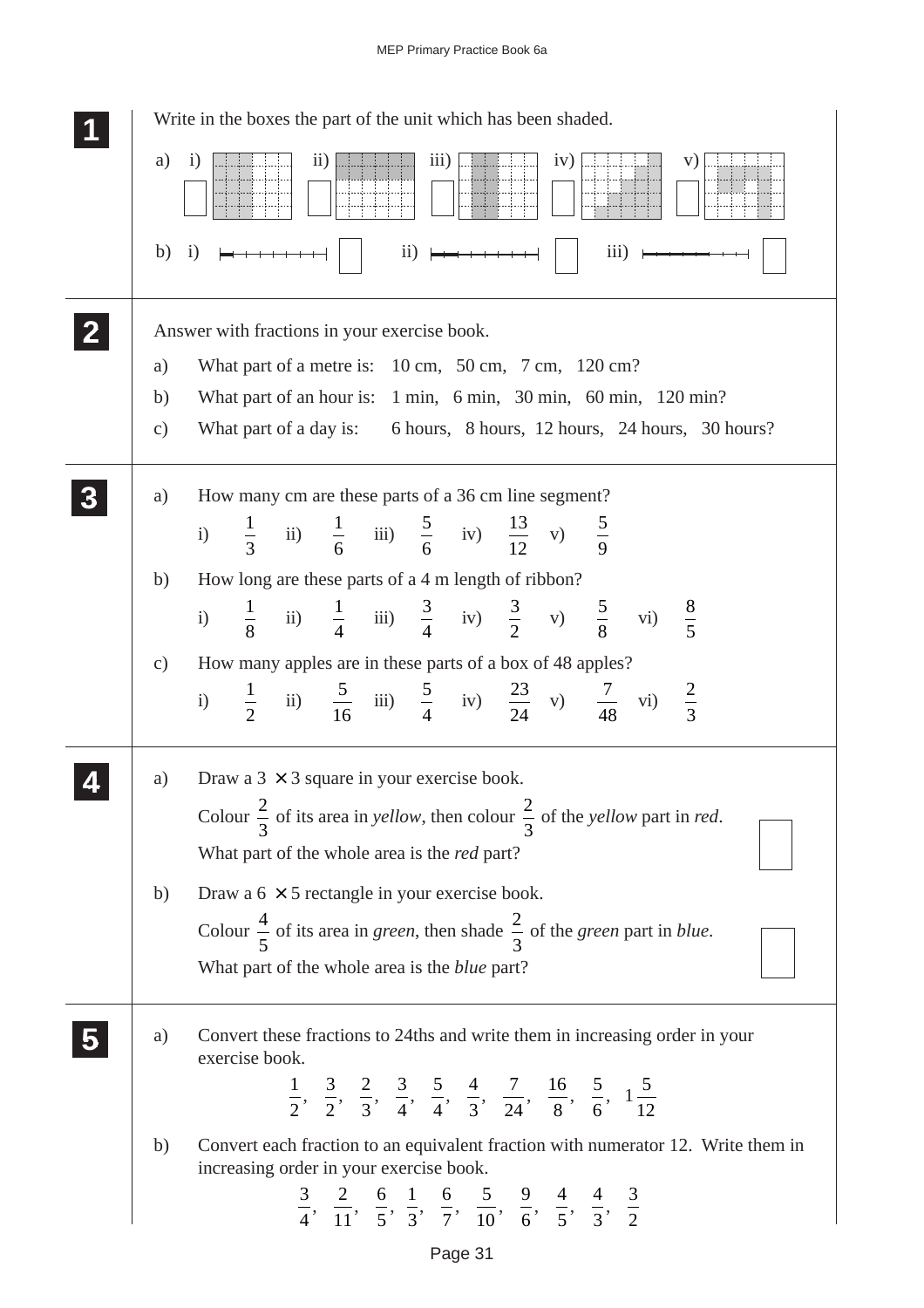| a)<br>b) | Step along the number line by $\frac{1}{3}$ from - 2. Label the numbers that you land on.<br>$\begin{array}{c} \perp \\ 1 \end{array}$<br>$\ddot{0}$<br>$\overline{2}$<br>3<br>Step along the number line by $\frac{3}{5}$ from -2. Label the numbers that you land on.<br>$-2$<br>$\overline{0}$<br>$\overline{2}$<br>$\mathbf{1}$<br>$-1$<br>3 |
|----------|--------------------------------------------------------------------------------------------------------------------------------------------------------------------------------------------------------------------------------------------------------------------------------------------------------------------------------------------------|
| a)       | Multiply the numerator of $\frac{1}{8}$ by 2, 3, 4, 5 and 6 and write the fractions in your<br>exercise book. Write a sentence about how the value of the fraction changes.                                                                                                                                                                      |
| b)       | Multiply the numerator of $\frac{1}{5}$ by 2, 3, 4, 5 and 6 and write the fractions in your<br>exercise book. Write a sentence about how the value of the fraction changes.                                                                                                                                                                      |
|          | a) $\frac{1}{8} \times 7 =$ b) $\frac{1}{5} \times 8 =$ c) $\frac{1}{5} \times 13 =$ d) $\frac{3}{8} \times 2 =$                                                                                                                                                                                                                                 |
|          | e) $\frac{4}{5} \times 3 =$ f) $\frac{5}{6} \times 7 =$ g) $\frac{7}{10} \times 4 =$ h) $\frac{3}{20} \times 3 =$                                                                                                                                                                                                                                |
|          | i) $4\frac{2}{5} \times 3 =$ j) $5\frac{1}{2} \times 2 =$ k) $3\frac{3}{4} \times 7 =$                                                                                                                                                                                                                                                           |
| a)       | Divide the numerator of $\frac{6}{8}$ by 2, 3 and 6 in your exercise book.<br>Write a sentence about how the value of the fraction changes.                                                                                                                                                                                                      |
| b)       | Divide the numerator of $\frac{12}{25}$ by 2, 3, 6 and 12 in your exercise book.<br>Write a sentence about how the value of the fraction changes.                                                                                                                                                                                                |
|          | b) $\frac{9}{10} \div 3 =$ c) $\frac{8}{9} \div 4 =$<br>a) $\frac{6}{7} \div 2 =$                                                                                                                                                                                                                                                                |
|          | d) $\frac{21}{8} \div 7 =$ e) $\frac{32}{35} \div 8 =$ f) $\frac{18}{7} \div 9 =$                                                                                                                                                                                                                                                                |
| a)       | Multiply the denominator of $\frac{1}{2}$ by 2, 3, 4, 5 and 6 in your exercise book.<br>Write a sentence about how the value of the fraction changes.                                                                                                                                                                                            |
|          | b) $\frac{1}{2} \div 2 = \frac{1}{2} \div 3 = \frac{1}{2} \div 4 = \frac{1}{2} \div 5 = \frac{1}{2} \div 6 =$                                                                                                                                                                                                                                    |
|          | c) $\frac{3}{4} \div 2 = \frac{2}{3} \div 3 = \frac{4}{7} \div 3 = \frac{4}{5} \div 5 = \frac{1}{6} \div 4 =$                                                                                                                                                                                                                                    |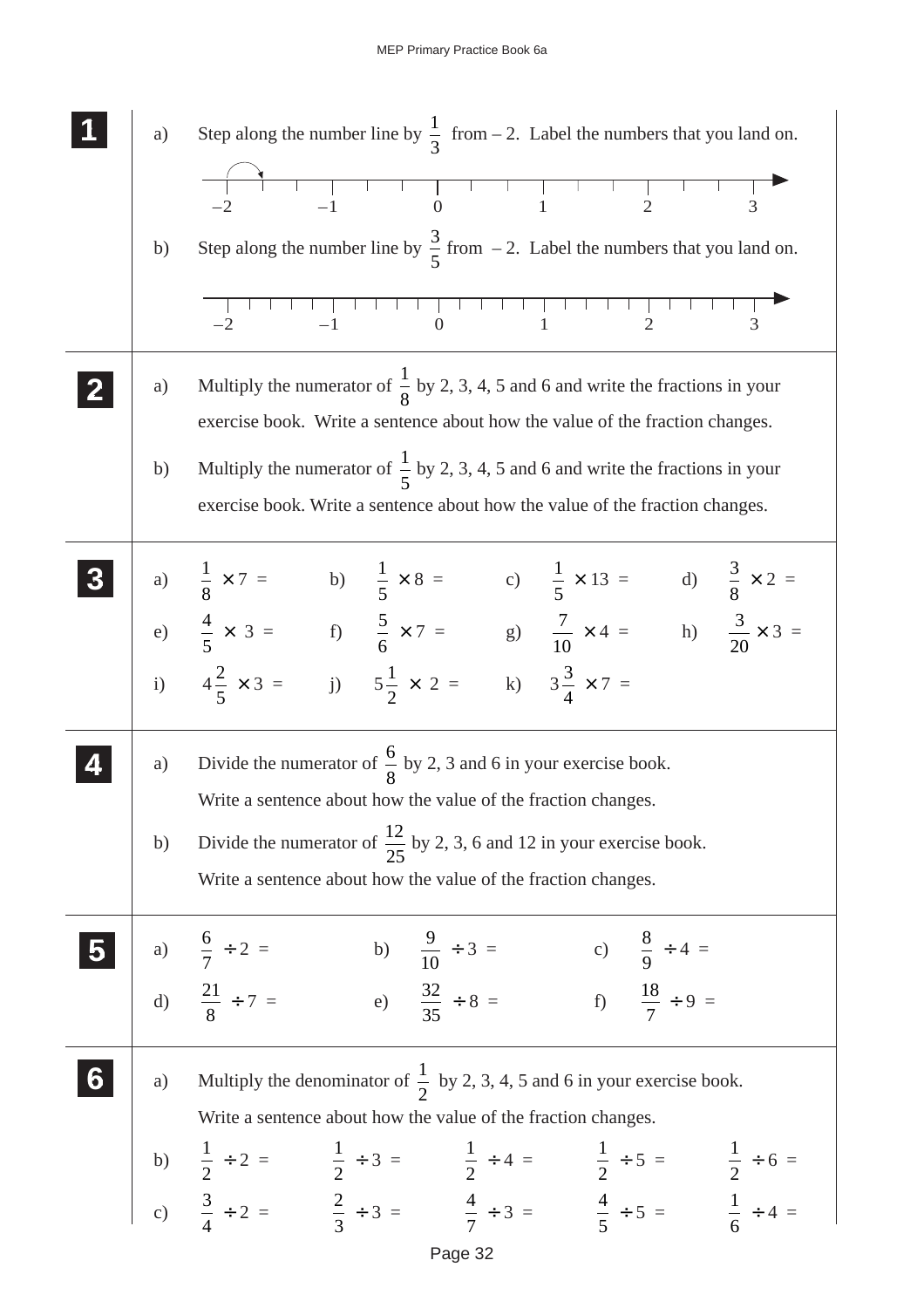| a) i) $\frac{1}{6} \times 5 =$ ii) $\frac{1}{6} \times 3 =$ iii) $\frac{1}{6} \times 11 =$ iv) $\frac{5}{6} \times 2 =$                                                                                                                                                                                                                                                                         |
|-------------------------------------------------------------------------------------------------------------------------------------------------------------------------------------------------------------------------------------------------------------------------------------------------------------------------------------------------------------------------------------------------|
| b) i) $\left(3 + \frac{2}{5}\right) \times 4 =$ ii) $3\frac{2}{5} \times 4 =$ iii) $12\frac{3}{4} \times 5 =$                                                                                                                                                                                                                                                                                   |
| c) i) $\frac{6}{8} \div 2 =$ ii) $\frac{6}{8} \div 3 =$ iii) $\frac{14}{15} \div 7 =$ iv) $\frac{24}{5} \div 4 =$                                                                                                                                                                                                                                                                               |
| d) i) $\frac{1}{3} \div 2 =$ ii) $\frac{3}{5} \div 2 =$ iii) $\frac{4}{9} \div 5 =$ iv) $\frac{25}{4} \div 3 =$                                                                                                                                                                                                                                                                                 |
| Divide the denominator of $\frac{1}{6}$ by 2 and by 3 in your exercise book.<br>a)                                                                                                                                                                                                                                                                                                              |
| Draw a diagram to show each division. Write a sentence about how the value of<br>the fraction changed as its denominator decreased.                                                                                                                                                                                                                                                             |
| Divide the denominator of: i) $\frac{1}{4}$ by 2 iii) $\frac{1}{9}$ by 3 iii) $\frac{1}{10}$ by 5<br>b)                                                                                                                                                                                                                                                                                         |
| Draw diagrams to show each division.                                                                                                                                                                                                                                                                                                                                                            |
| a) $\frac{2}{5} \times 5 = \frac{1}{6} \times 3 = \frac{3}{4} \times 2 = \frac{9}{10} \times 5 = \frac{7}{12} \times 6 =$                                                                                                                                                                                                                                                                       |
| i) $1\frac{1}{2} \times 2 =$ ii) $3\frac{5}{8} \times 4 =$ iii) $2\frac{2}{3} \times 2 =$<br>b)                                                                                                                                                                                                                                                                                                 |
| Write a sentence about how the value of a fraction changes if its denominator is:<br>$\mathbf{c})$<br>i) multiplied $2, 3, 4, \ldots$ ii) divided by $2, 3, 4, \ldots$                                                                                                                                                                                                                          |
| Multiply the numerator and the denominator of $\frac{2}{3}$ by 2, 3 and 5.<br>a)                                                                                                                                                                                                                                                                                                                |
| How did the value of the fraction change? Draw diagrams to show it.                                                                                                                                                                                                                                                                                                                             |
| Divide the numerator and the denominator of $\frac{12}{30}$ by 2, 3 and 6.<br>b)                                                                                                                                                                                                                                                                                                                |
| How did the value of the fraction change? Draw diagrams to show it.                                                                                                                                                                                                                                                                                                                             |
| Fill in the missing digits.                                                                                                                                                                                                                                                                                                                                                                     |
| a) $\frac{3}{4} = \frac{ }{8} = \frac{12}{\sqrt{13}} = \frac{15}{\sqrt{13}} = \frac{ }{28} = \frac{48}{\sqrt{13}} = \frac{30}{\sqrt{13}} = \frac{5}{100} = \frac{750}{\sqrt{13}} = 0.$                                                                                                                                                                                                          |
| b) $\frac{4}{7} = \frac{8}{70} = \frac{16}{70} = \frac{16}{56} = \frac{20}{56} = \frac{20}{49} = \frac{1}{210}$                                                                                                                                                                                                                                                                                 |
| c) $\frac{3}{10} = 0.$ $\boxed{\phantom{0}} = \frac{300}{100} = \frac{300}{10000} = 0.$ $\boxed{\phantom{0}} = 0.$ $\boxed{\phantom{0}} = 0.$ $\boxed{\phantom{0}} = 0.$ $\boxed{\phantom{0}} = 0.$ $\boxed{\phantom{0}} = 0.$ $\boxed{\phantom{0}} = 0.$ $\boxed{\phantom{0}} = 0.$ $\boxed{\phantom{0}} = 0.$ $\boxed{\phantom{0}} = 0.$ $\boxed{\phantom{0}} = 0.$ $\boxed{\phantom{0}} = 0$ |
|                                                                                                                                                                                                                                                                                                                                                                                                 |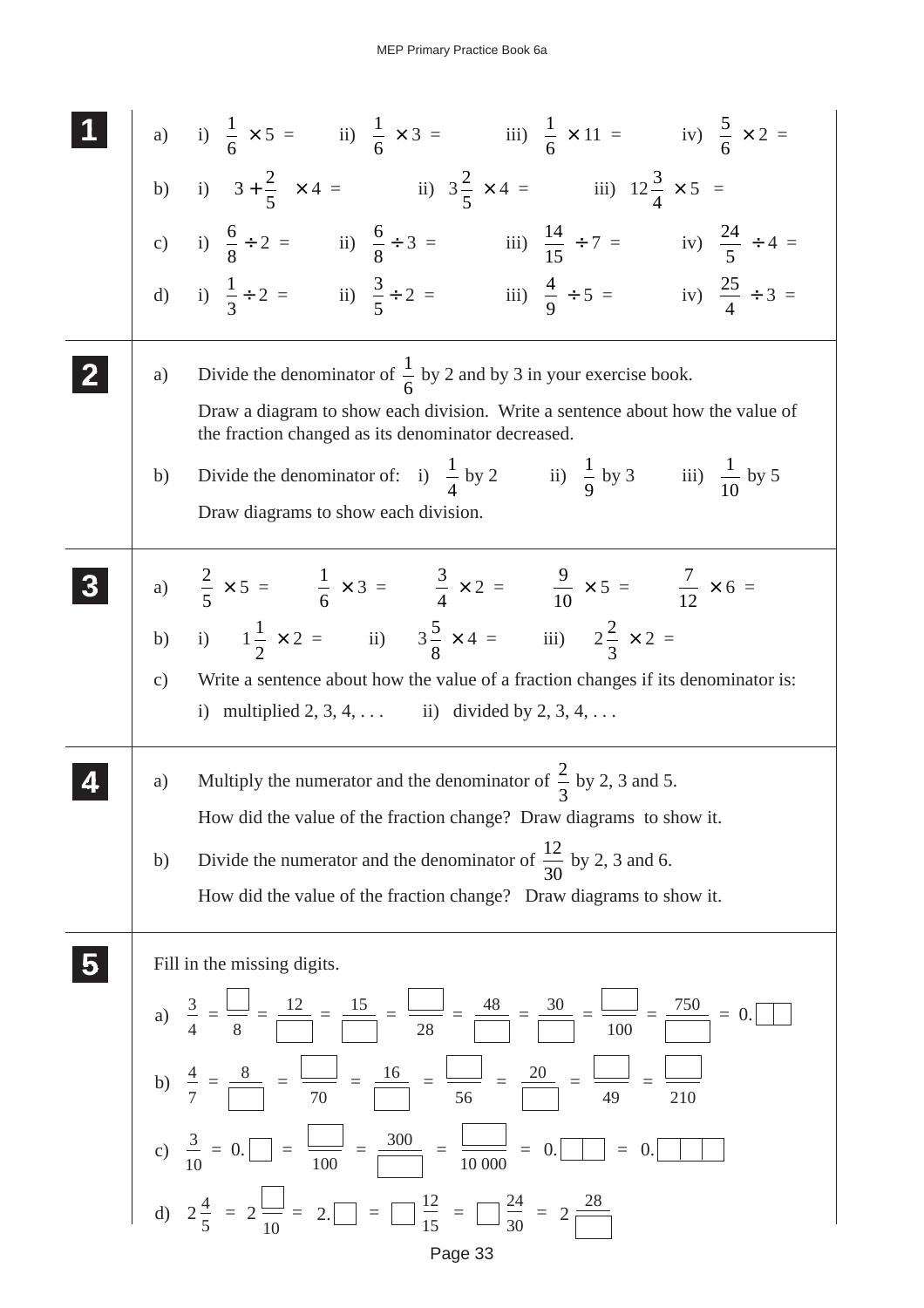|   | a)              | Circle the numbers which are less than 1. Tick the numbers which equal 1. $\sim$                                                                                                                  |
|---|-----------------|---------------------------------------------------------------------------------------------------------------------------------------------------------------------------------------------------|
|   |                 |                                                                                                                                                                                                   |
|   |                 | $\frac{3}{4}$ $\frac{32}{5}$ $\frac{12}{37}$ $\frac{92}{59}$ $\frac{7}{7}$ $\frac{9}{2}$ $\frac{116}{120}$<br>$\frac{16}{16}$ $\frac{9}{8}$                                                       |
|   | b)              | Convert the numbers greater than 1 to mixed numbers in your exercise book.                                                                                                                        |
| 2 |                 | Fill in the missing digits.                                                                                                                                                                       |
|   |                 | a) $\frac{2}{5} = \frac{ }{10} = \frac{20}{ } = \frac{6}{ } = \frac{ }{20} = \frac{ }{20} = \frac{ }{35} = \frac{18}{ } = \frac{ }{100} = \frac{ }{75} = \frac{ }{1000}$                          |
|   |                 | b) $\frac{14}{10} = \frac{7}{\Box} = \Box \cdot \Box = \frac{\Box}{30} = \Box \frac{2}{\Box} = 1 \frac{\Box}{100} = \frac{\Box}{50} = \frac{70}{\Box} = \Box \frac{40}{\Box}$                     |
|   |                 |                                                                                                                                                                                                   |
|   |                 | d) $\frac{60}{72} = \frac{\boxed{}}{36} = \frac{\boxed{}}{24} = \frac{\boxed{}}{18} = \frac{\boxed{}}{12} = \frac{\boxed{}}{9} = \frac{\boxed{}}{6}$                                              |
|   |                 | Calculate the sums and differences in your exercise book.                                                                                                                                         |
|   |                 | a) i) $\frac{1}{8} + \frac{5}{8}$ ii) $\frac{2}{10} + \frac{7}{10} + \frac{3}{10}$ iii) $\frac{6}{7} - \frac{2}{7}$ iv) $\frac{4}{5} + \frac{7}{5} - \frac{9}{5}$                                 |
|   |                 | b) i) $1\frac{4}{5} + 2\frac{1}{5} + 8\frac{3}{5}$ ii) $3 - \frac{7}{12}$ iii) $2\frac{4}{9} + \frac{2}{9} - 1\frac{5}{9}$ iv) $5\frac{3}{8} - 3\frac{5}{8}$                                      |
|   | c)              | i) $\frac{1}{2} + \frac{1}{4}$ ii) $\frac{5}{6} + \frac{4}{3}$ iii) $\frac{11}{12} + \frac{2}{3} - \frac{3}{4}$ iv) $1\frac{3}{10} + \frac{4}{5} - \frac{3}{2}$                                   |
|   |                 | Convert the fractions to a common denominator, then do the calculation.                                                                                                                           |
|   |                 | a) i) $\frac{13}{5} + \frac{3}{2}$ ii) $\frac{1}{2} - \frac{4}{5}$ iii) $1\frac{2}{3} + \frac{7}{8}$ iv) $\frac{1}{7} - \frac{1}{8}$ v) $3\frac{7}{9} - 2\frac{1}{2}$                             |
|   |                 | b) i) $\frac{3}{4} + \frac{5}{6}$ ii) $\frac{7}{10} - \frac{1}{4}$ iii) $2\frac{1}{6} + 1\frac{3}{8}$ iv) $4\frac{5}{20} - 1\frac{5}{12}$                                                         |
|   |                 | Write a plan, do the calculation and write the answer in your exercise book.                                                                                                                      |
|   | a)              | Yesterday I bought 3 quarters of a kg of potatoes and today I bought half a kg of<br>potatoes. How many kg of potatoes did I buy altogether?                                                      |
|   | b)              | A family took 3 quarters of a kg of grapes on a picnic. How many kg of grapes<br>did they bring home if they ate 3 fifths of a kg during the picnic?                                              |
|   | $\mathcal{C}$ ) | Two friends decide to walk to the beach, which is 2 and 3 quarter kilometres from<br>their camp site. They walk 1 and 5 sixths kilometres, then have a rest.<br>How far do they still have to go? |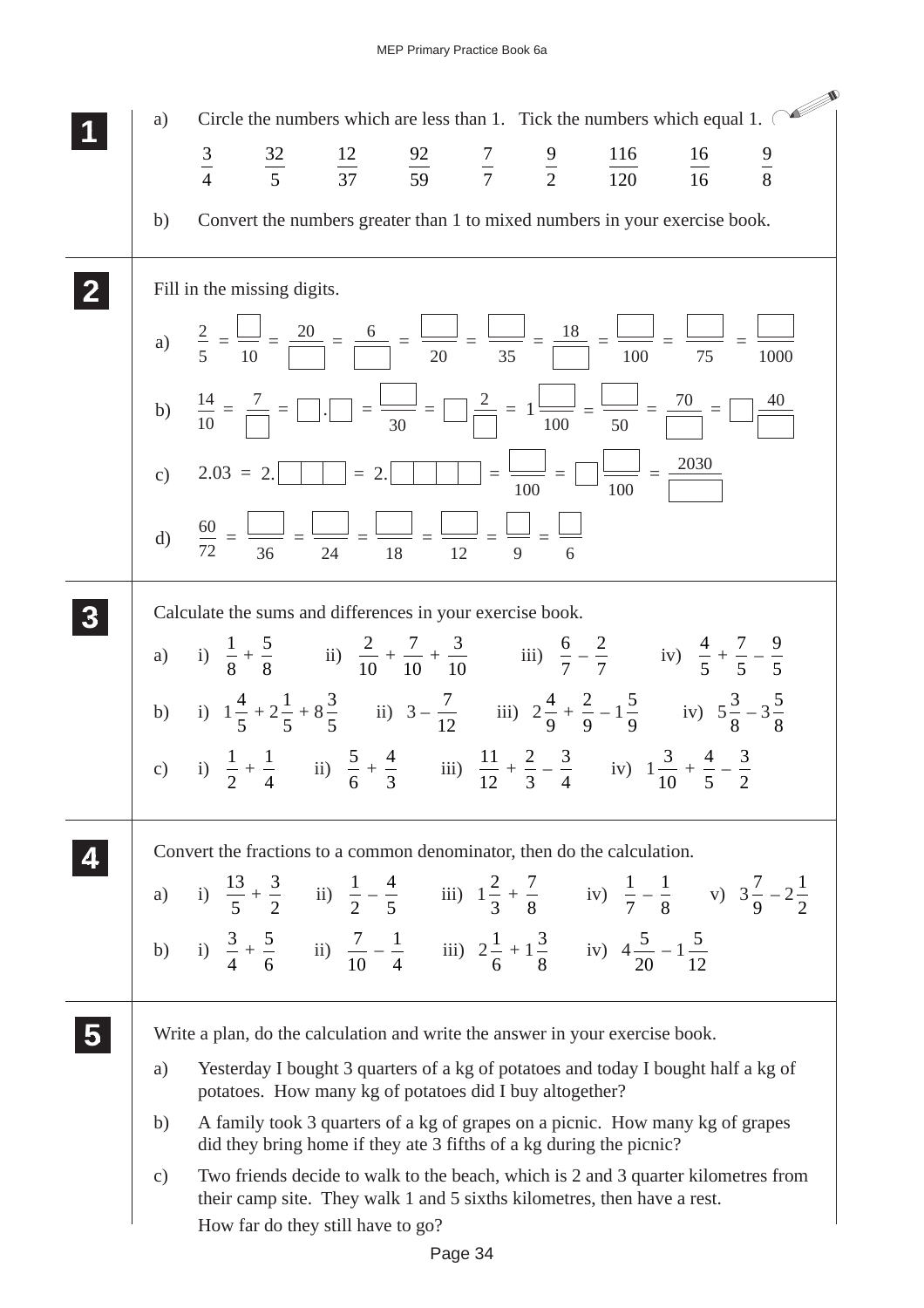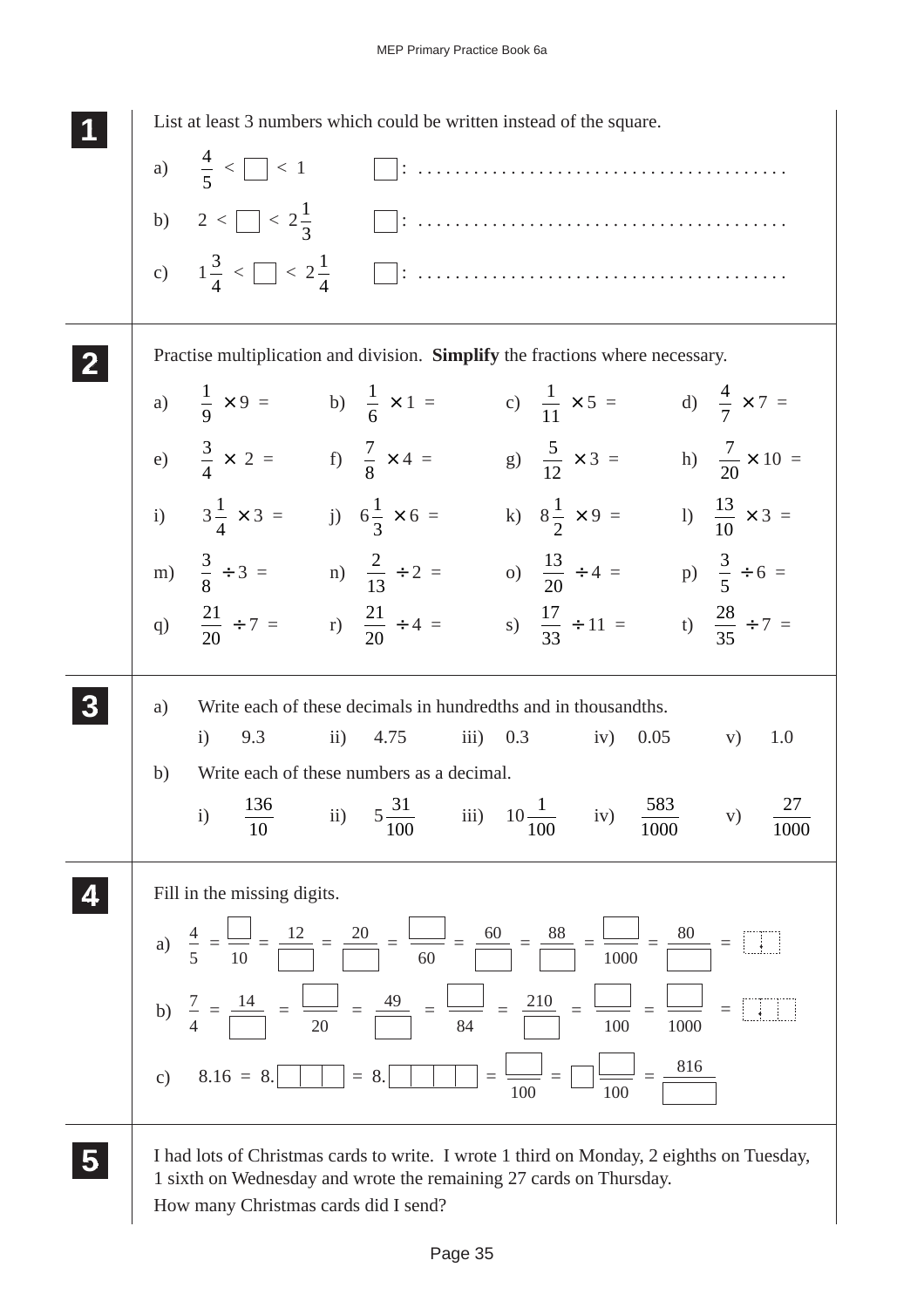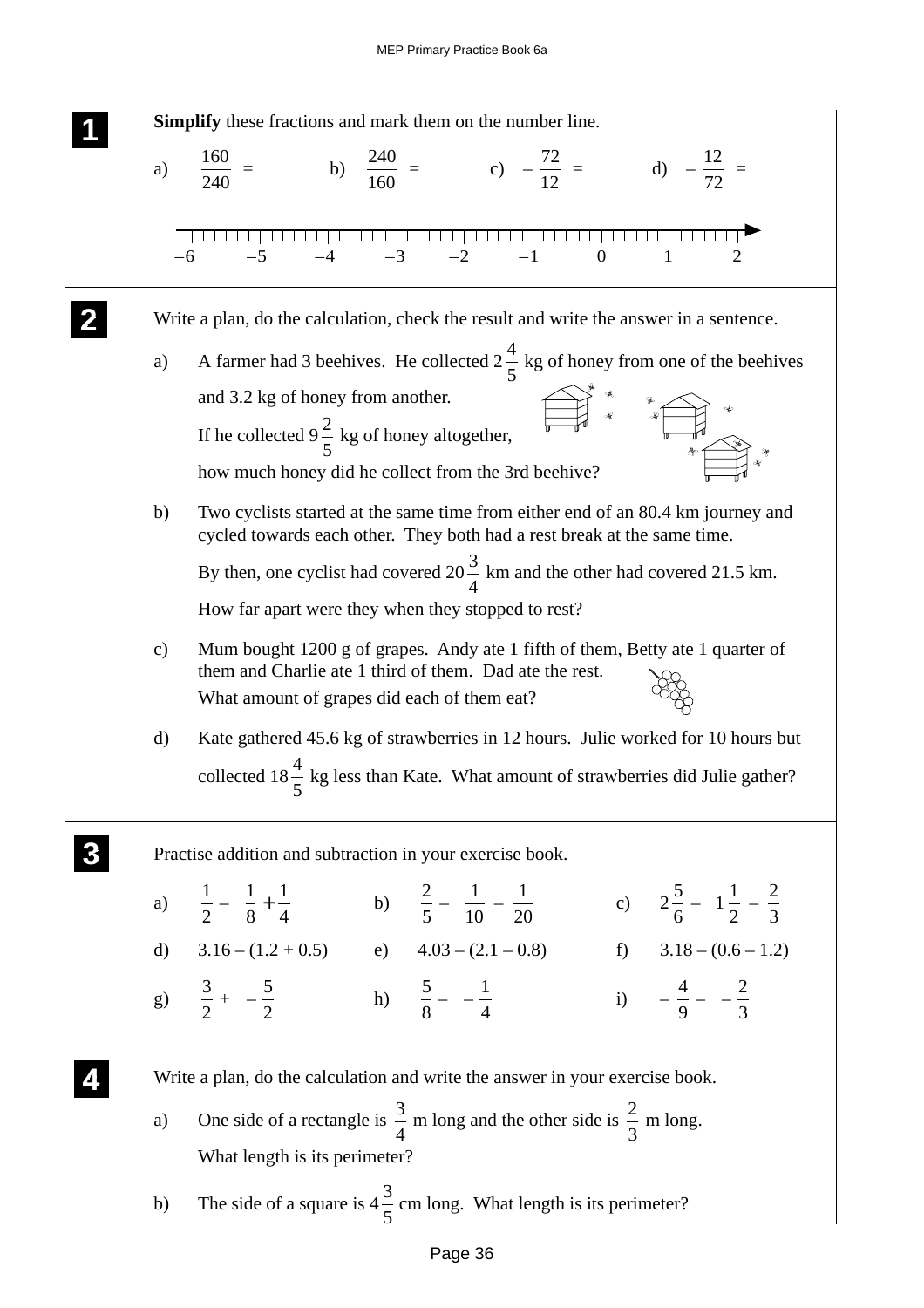| Show the solution to each inequality on the number line. |                                                                                                                                                                          |  |
|----------------------------------------------------------|--------------------------------------------------------------------------------------------------------------------------------------------------------------------------|--|
|                                                          | a) $x < 1\frac{3}{4}$<br>$\overline{0}$<br>1<br>2                                                                                                                        |  |
|                                                          | b) $x \le 1\frac{3}{4}$<br>$\theta$<br>2<br>1                                                                                                                            |  |
|                                                          | Show the solution to each inequality on the number line.                                                                                                                 |  |
| a)                                                       | Numbers which are<br>less than $+2$ but are<br><u>- Leecherd eelen de cherdered een be</u><br>$-1$<br>$\overline{0}$<br><b>not</b> less than $(-1.5)$ .                  |  |
| b)                                                       | $-1.5 \leq x < 2$ ,<br>- <del>Tunning Lands and Lands and Lands and</del><br>and $x$ is a whole number<br>$-2$<br>$\overline{0}$<br>$-1$                                 |  |
|                                                          | c) $-x < 1.2$<br>$\overline{0}$<br>$-1$<br>$-2$                                                                                                                          |  |
|                                                          | Practise addition and subtraction in your exercise book.                                                                                                                 |  |
|                                                          | a) i) $\frac{3}{5} + \frac{4}{5}$ ii) $\frac{7}{15} - \frac{3}{15}$ iii) $\frac{4}{9} + \frac{11}{9} - \frac{20}{9}$ iv) $3\frac{3}{6} + 2\frac{2}{6} - 4\frac{1}{6}$    |  |
|                                                          | b) i) $\frac{2}{5} + \frac{4}{15}$ ii) $\frac{5}{28} + \frac{2}{7} - \frac{3}{14}$ iii) $3\frac{5}{8} - \frac{7}{4}$ iv) $4 - 2\frac{5}{9}$                              |  |
|                                                          | c) i) $13.4 - (10.25 - 5.6)$<br>ii) $13.4 - 10.25 + 5.6$                                                                                                                 |  |
| $\rm d)$                                                 | ii) $-5.6 - 3.1 - 4.5 + 2.7$<br>i) $-5.6 - (+3.1) + (-4.5) - (-2.7)$                                                                                                     |  |
|                                                          | Write a plan, calculate, check and write the answer as a sentence in your exercise book.                                                                                 |  |
| a)                                                       | <i>Tommy Tortoise</i> took 1 hour to move 65 $\frac{3}{4}$ metres. This was 6 $\frac{5}{6}$ metres more<br>than the distance covered by Timmy Tortoise in the same time. |  |
|                                                          | What distance did Timmy Tortoise move in an hour?                                                                                                                        |  |
| b)                                                       | Jenny cut 3 pieces from a 20.8 m length of ribbon. The lengths of the 3 pieces<br>were $5\frac{1}{2}$ m, 7.2 m and $2\frac{2}{5}$ m.                                     |  |
|                                                          | Could Jenny cut another piece 6.5 m long from the ribbon that is left?                                                                                                   |  |
| $\mathbf{c})$                                            | The sum of two fractions is $\frac{5}{8}$ . One fraction is 1 greater than the other fraction.<br>What are the two fractions?                                            |  |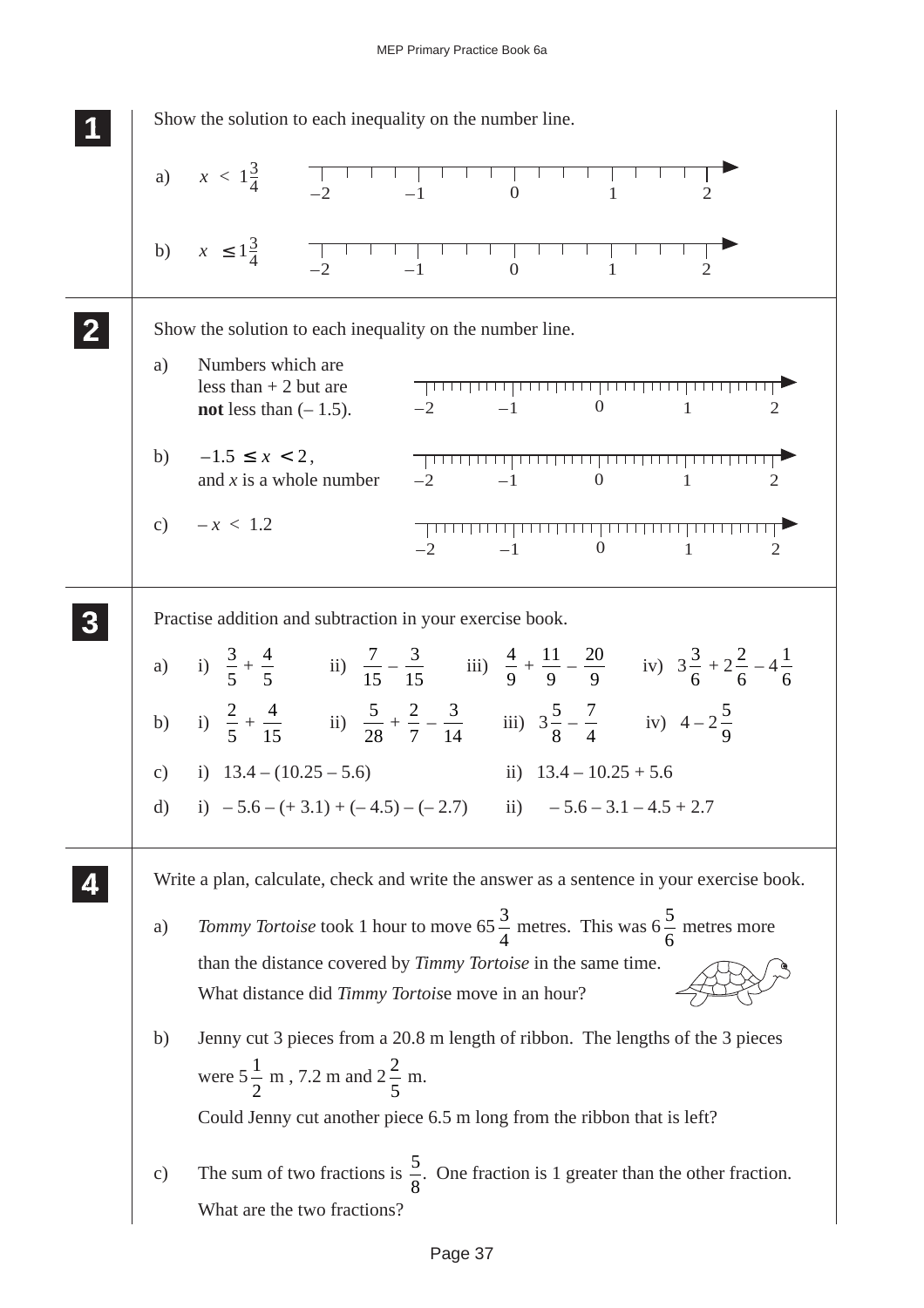|                  | Convert the decimals to fractions. Simplify where possible. |                 |                                                    |                                            |                                                                                                         |               |                                                                                    |                    |
|------------------|-------------------------------------------------------------|-----------------|----------------------------------------------------|--------------------------------------------|---------------------------------------------------------------------------------------------------------|---------------|------------------------------------------------------------------------------------|--------------------|
|                  | a)                                                          | i)              | $0.27 =$                                           |                                            |                                                                                                         | $\ddot{i}$    | $0.46 =$                                                                           |                    |
|                  |                                                             | iii)            | $10.35 =$                                          |                                            |                                                                                                         | iv)           | $103.5 =$                                                                          |                    |
|                  | b)                                                          | i)              | $0.25 =$                                           |                                            |                                                                                                         | ii)           | $0.50 =$                                                                           |                    |
|                  |                                                             | iii)            | $0.75 =$                                           |                                            |                                                                                                         | iv)           | $7.25 =$                                                                           |                    |
|                  | $\mathbf{c})$                                               | i)              | $0.125 =$                                          |                                            |                                                                                                         | $\mathbf{ii}$ | $0.375 =$                                                                          |                    |
|                  |                                                             | iii)            | $0.625 =$                                          |                                            |                                                                                                         | iv)           | $0.875 =$                                                                          |                    |
|                  |                                                             |                 |                                                    | Convert the fractions to decimals.         |                                                                                                         |               |                                                                                    |                    |
|                  | a)                                                          | $\frac{1}{2}$ = |                                                    | $\frac{2}{2}$ =                            | $\frac{3}{2}$ =                                                                                         |               | $5\frac{1}{2}$ =                                                                   | $-16\frac{1}{2}$ = |
|                  | b)                                                          | $\frac{1}{4}$   |                                                    | $rac{2}{4}$ =                              | $\frac{3}{4}$                                                                                           |               | $\frac{4}{4}$                                                                      | $\frac{135}{4}$ =  |
|                  | c)                                                          | $\frac{1}{8}$ = | $\frac{3}{8}$                                      |                                            | $\frac{5}{8}$ =                                                                                         |               | $\frac{6}{8}$ =                                                                    | $\frac{7}{8}$ =    |
|                  | $\mathbf{d}$                                                | $\frac{1}{5}$ = | $\frac{2}{5}$                                      |                                            | $\frac{3}{5}$                                                                                           |               | $\frac{4}{5}$ =                                                                    | $\frac{9}{5}$ =    |
|                  | e)                                                          | $\frac{1}{3}$   | $\frac{2}{3}$ =                                    |                                            | $\frac{3}{3}$ =                                                                                         |               | $\frac{4}{3}$ =                                                                    | $2\frac{1}{3}$ =   |
|                  | f)                                                          | $\frac{1}{6}$   | $rac{2}{6}$ =                                      |                                            | $\frac{3}{6}$                                                                                           |               | $\frac{4}{6}$                                                                      | $\frac{5}{6}$      |
|                  |                                                             |                 |                                                    |                                            |                                                                                                         |               | g) $\frac{1}{9}$ = $\frac{2}{9}$ = $\frac{4}{9}$ = $\frac{5}{9}$ = $\frac{7}{9}$ = |                    |
| $\boldsymbol{3}$ |                                                             |                 |                                                    | Do the calculations in your exercise book. |                                                                                                         |               |                                                                                    |                    |
|                  |                                                             |                 | a) $\frac{63}{84} + \frac{45}{75} - \frac{72}{90}$ |                                            |                                                                                                         |               | b) $\frac{45}{35} + \frac{20}{16} - \frac{15}{35} + \frac{20}{28}$                 |                    |
|                  |                                                             |                 |                                                    |                                            | Solve the problems and equations in your exercise book.                                                 |               |                                                                                    |                    |
|                  | a)                                                          |                 |                                                    |                                            |                                                                                                         |               | If I add 1 to a number, the sum is $\frac{27}{48}$ . What is the number?           |                    |
|                  | b)                                                          |                 |                                                    |                                            |                                                                                                         |               | If I subtract 3 from a number, the result is $1\frac{1}{8}$ . What is the number?  |                    |
|                  |                                                             |                 |                                                    |                                            | c) $\frac{x}{75} + \frac{11}{15} = \frac{18}{25}$ , d) $\frac{25}{14} - \frac{d}{70} = \frac{21}{10}$ , |               |                                                                                    |                    |
|                  |                                                             |                 |                                                    |                                            | $x = ?$ $d = ?$                                                                                         |               |                                                                                    |                    |

Page 38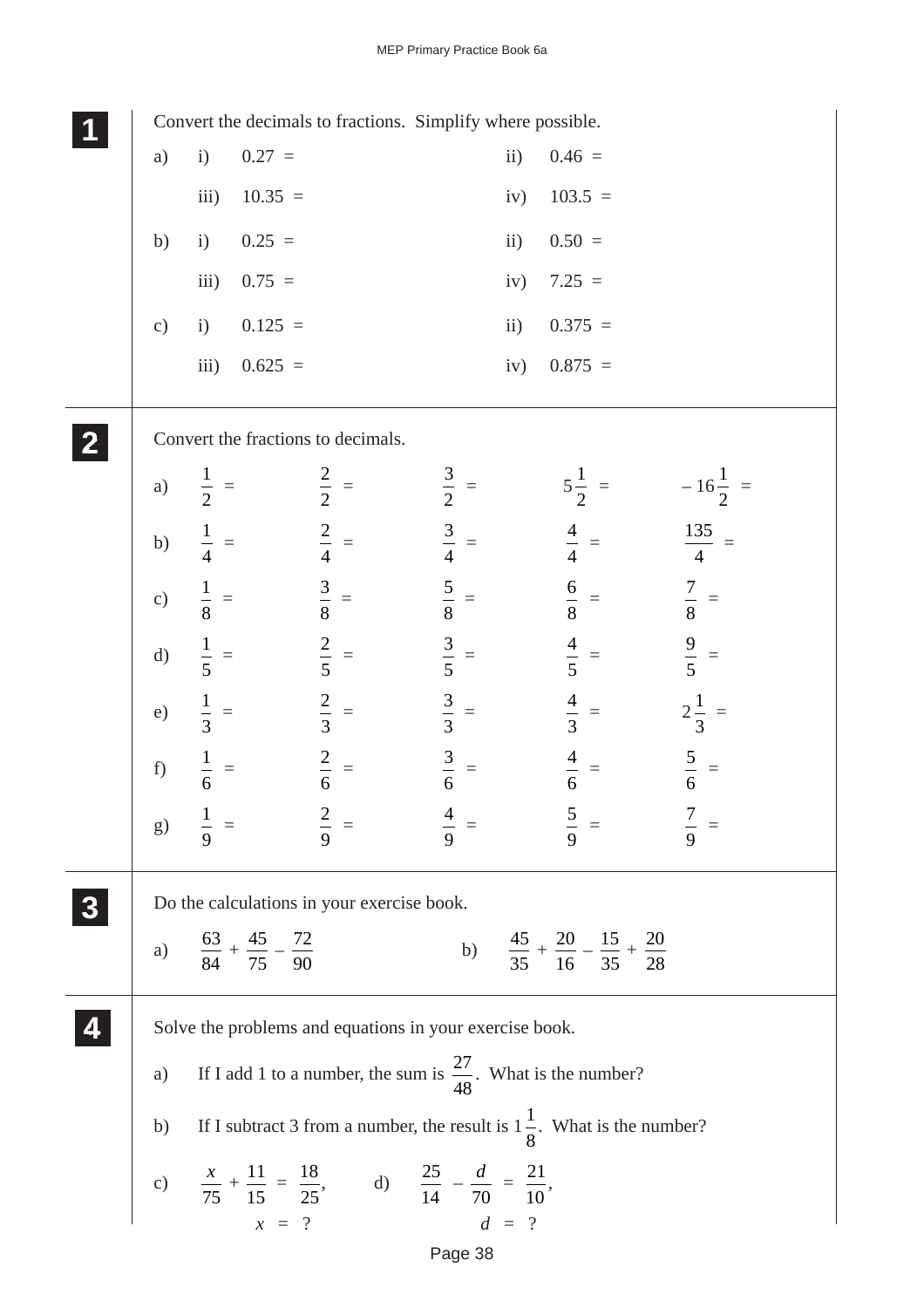| In your exercise book, calculate each product in two ways: |                                                                                                                                                                               |  |
|------------------------------------------------------------|-------------------------------------------------------------------------------------------------------------------------------------------------------------------------------|--|
|                                                            | a) i) $\frac{5}{8} \times 4$ ii) $\frac{7}{10} \times 2$ iii) $\left(-\frac{3}{28}\right) \times 7$ iv) $\frac{6}{35} \times (-5)$ v) $\left(-\frac{5}{8}\right) \times (-2)$ |  |
|                                                            | b) i) $\frac{2}{3} \times 3$ ii) $\frac{3}{8} \times 8$ iii) $\frac{5}{13} \times 13$ iv) $-\frac{7}{9} \times 9$ v) $\frac{3}{25} \times (-25)$                              |  |
|                                                            | vi) $\left(-\frac{8}{17}\right) \times (-17)$                                                                                                                                 |  |
| a)                                                         | Calculate $\frac{3}{7}$ of the area of a 1 unit by 2 unit rectangle.                                                                                                          |  |
| b)                                                         | Calculate: i) $\frac{5}{4}$ of 3 ii) $\frac{5}{4}$ times 3                                                                                                                    |  |
|                                                            | Calculate in your exercise book:                                                                                                                                              |  |
|                                                            | a) i) $\frac{5}{3}$ of 60 ii) $60 \times \frac{5}{3}$<br>b) i) $\frac{11}{18}$ of 6 ii) $6 \times \frac{11}{18}$                                                              |  |
|                                                            | c) i) $\frac{7}{3}$ of 8 ii) $8 \times \frac{7}{3}$<br>d) i) $\frac{17}{5}$ of 15 ii) $15 \times \frac{17}{5}$                                                                |  |
|                                                            | Solve these problems in your exercise book.                                                                                                                                   |  |
|                                                            | a) Henry Hedgehog ate $\frac{4}{13}$ of his 39 apples. How many apples did he have left?                                                                                      |  |
| b)                                                         | <b>REMARK</b><br>Paul had £150. He spent $\frac{1}{3}$ of £150, then $\frac{2}{5}$ of £150.                                                                                   |  |
|                                                            | How much did Paul spend?<br>$\mathbf{i}$<br>$\rm ii)$<br>How much money did he have left?                                                                                     |  |
| $\mathbf{c})$                                              | Liz had £150. Then she was given some money by her grandparents so she now<br>has $\frac{4}{3}$ of her original amount.                                                       |  |
|                                                            | If she spends $\frac{1}{4}$ of her money, how much will she have left?                                                                                                        |  |
| d)                                                         | How much money do I have if $\frac{5}{3}$ of $\frac{3}{5}$ of it is £480?                                                                                                     |  |
| e)                                                         | One side of a rectangle is 32 cm long and its adjacent side is $\frac{3}{4}$ of its length.                                                                                   |  |
|                                                            | How long is the other side?<br>$\rm ii)$<br>How long is its perimeter?<br>$\mathbf{i}$                                                                                        |  |
|                                                            | iii)<br>What is the area of the rectangle?                                                                                                                                    |  |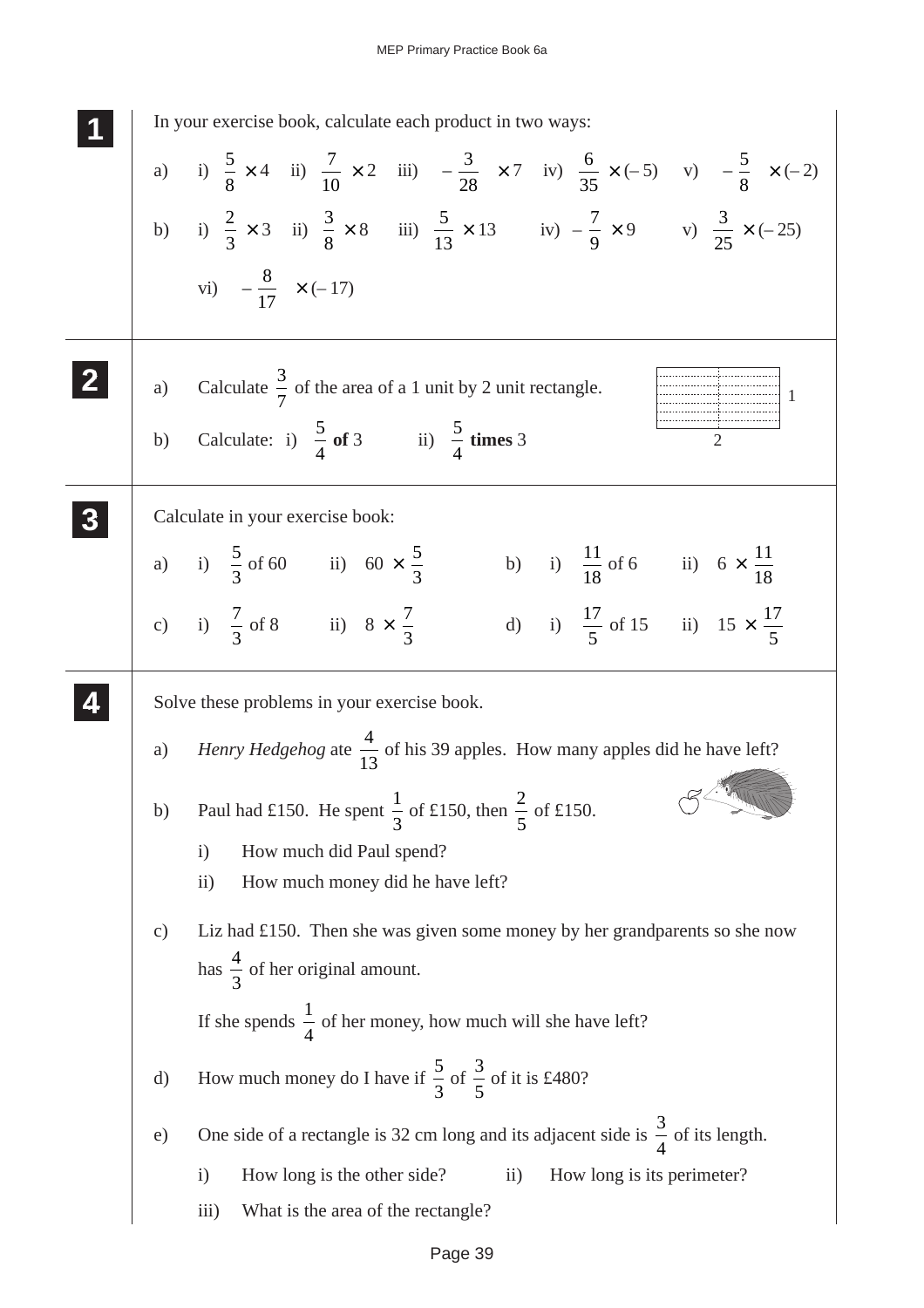**1 11 <sup>11</sup>** <sup>A</sup>**rational** number is any number which can be written as a fraction, where the numerator and denominator are whole numbers but the denominator is not zero. a) Label in fraction form the **rational** numbers marked on the number line.  $-4$   $-3$   $-2$   $-1$  0 1 2 3 4 b) Mark the **opposite** value of each number in *red*. c) Write each of the marked numbers as a decimal. d) What is their sum? **2 22** Practise addition and subtraction in your exercise book. **22**  $+\frac{2}{9}$  ii)  $\frac{11}{12} - \frac{5}{12}$  iii)  $\frac{13}{20}$ a) i)  $\frac{4}{9}$  $+\frac{3}{10} - \frac{21}{20}$  iv)  $8\frac{2}{5}$  $-7\frac{3}{16}$  $+2\frac{1}{2}$ 9 10 2 b) i)  $\frac{3}{4}$ +  $\frac{9}{16}$  ii)  $\frac{3}{100}$  $+\frac{1}{4}$  $-\frac{1}{7}$ iii)  $11\frac{5}{13} - \frac{29}{26}$  iv)  $8 - 3\frac{5}{7}$ 4 4 5 c) i)  $139 - (20.7 - 5.8)$  ii)  $45.33 - 8.03 + 9.1$ d) i)  $-4.4 - (+5.5) + (-3.3) - (-2.2)$  ii)  $-100 - 54.35 - 17.98 + 20.6$ **3 33** Write an inequality to match the solution shown on each number line. **33 33** a)  $-0.2$   $-0.1$  0.1 0.2 b)  $-0.2$   $-0.1$  0.1 0.2 c)  $-0.2$   $-0.1$  0.1 0.2 **4 44** Solve the problems in your exercise book. **44** a) Emma saved £50 per month for a quarter of a year but each month she spent 1 tenth of what she had saved. How much had she saved by the end of the quarter? b) How many kg do I weigh if  $\frac{3}{8}$ of  $\frac{2}{2}$  of my weight is 12 000 g? 8 3 c) A 1 litre jug was  $\frac{2}{3}$  full of lemonade. Barry drank 7 tenths of the lemonade 3 and Steve drank what was left. How many cl did Steve drink? d) *Kangaroo* took 4 jumps to get from one bush to the next in search of better shade from the sun. His first jump was 2.7 m, his second jump was 1 ninth longer than the first, his 3rd jump was one sixth shorter than the 2nd and his 4th jump was 4 fifths of his 3rd jump. How far apart were the two bushes?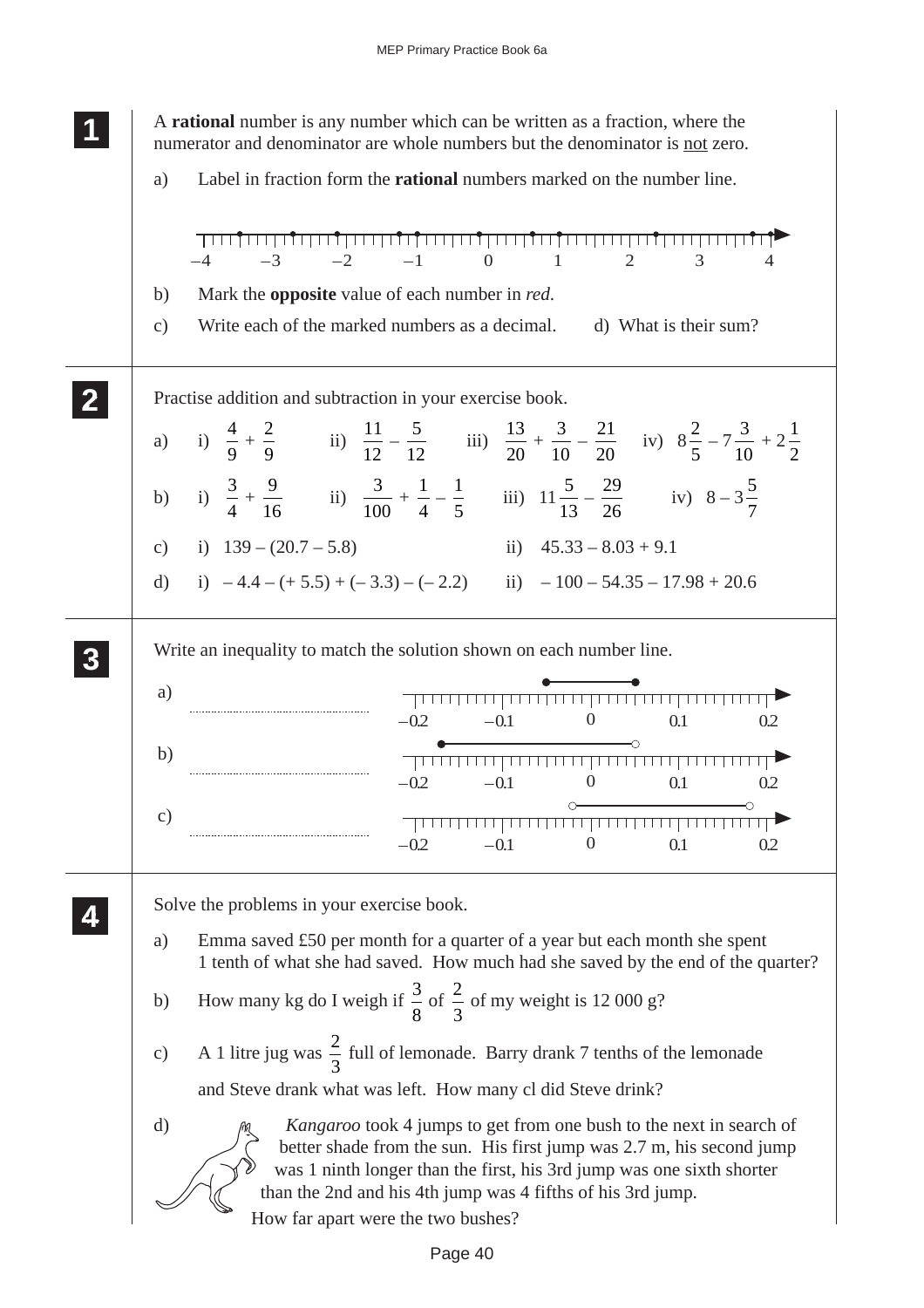| Which description fits which solids? Write the numbers of the matching solids.          |
|-----------------------------------------------------------------------------------------|
| 2<br>3<br>1<br>5<br>6                                                                   |
| 13<br>8<br>12<br>14<br>10<br>11                                                         |
| It has only plane faces.<br>a)                                                          |
| It has at least one plane face.<br>b)                                                   |
| It has at least 2 plane faces.<br>$\mathbf{c})$                                         |
| It has perpendicular faces.<br>$\mathbf{d}$                                             |
| It has at least one triangular face.<br>e)                                              |
| It has only rectangular faces.<br>f)                                                    |
| It has at least 2 parallel edges.<br>g)                                                 |
| It has perpendicular edges.<br>h)                                                       |
|                                                                                         |
| Count the faces, edges<br>Solid<br>$\mathbf{1}$<br>and vertices of the above            |
| Number of faces<br>solids which have only                                               |
| Number of edges<br>plane faces.                                                         |
| Number of vertices<br>Complete the table.                                               |
| Complete the sentences.                                                                 |
| When we divide up a surface, the surface pieces are bounded by<br>a)                    |
| A line can be curved or<br>b)                                                           |
| When we divide up a line, the segments start and end with<br>$\mathbf{c})$              |
| A point on a straight line divides the line into<br>half lines or rays.<br>d)           |
| The part of a straight line between two different points is called a<br>e)              |
| A straight line in a plane divides that plane into<br>half planes.<br>f)                |
| Two different <b>parallel</b> lines divide their plane into<br>parts.<br>g)             |
| Two <b>intersecting</b> lines divide their plane into<br>h)<br>parts.                   |
| H<br>Colour $red$ a point on the plane $P$ .<br>a)<br>G                                 |
| F<br>E<br>Colour <i>green</i> a point which is <b>not</b> on the plane <i>P</i> .<br>b) |
| D<br>Colour <i>yellow</i> an edge which is in the plane <i>P</i> .<br>$\mathbf{c})$     |
| Colour <i>blue</i> an edge which is <b>not</b> in the plane <i>P</i> .<br>d)            |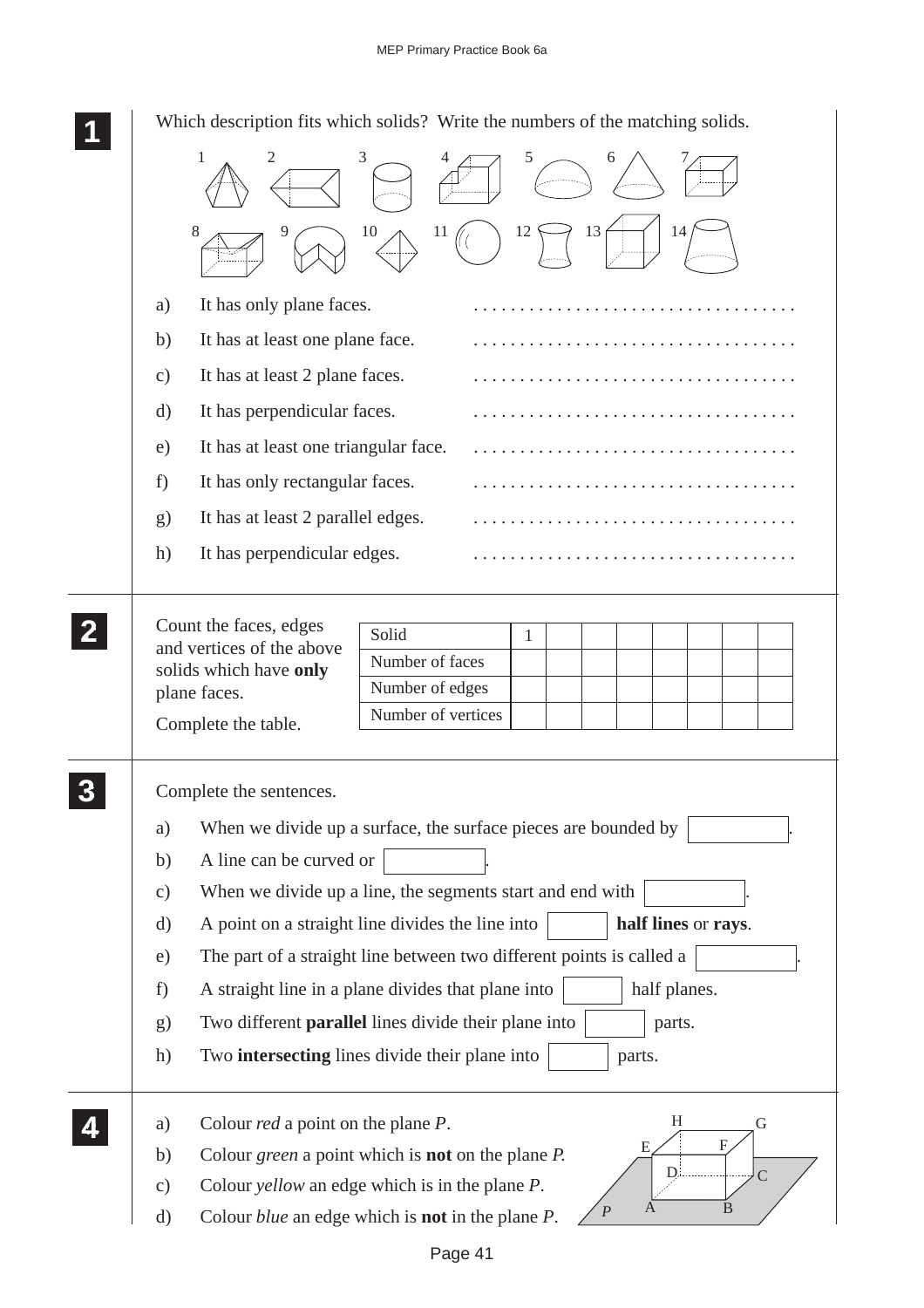| D<br>Complete the sentences about circles.<br>B                                                                                                                                                    |
|----------------------------------------------------------------------------------------------------------------------------------------------------------------------------------------------------|
| The line segment joining the <b>centre</b> of a circle $(C)$ and a<br>a)<br>point (D) on its <b>circumference</b> is called the                                                                    |
| A section between two points on the circumference is called an<br>b)                                                                                                                               |
| A chord which lies on the centre of the circle is called the<br>$\mathbf{c})$                                                                                                                      |
| Two points on the circumference divide it into<br>d)<br>arcs.                                                                                                                                      |
| Two radii of a circle divide the circle into<br>sectors.<br>e)                                                                                                                                     |
| A chord divides the circle into<br>f)<br>segments.                                                                                                                                                 |
| Line $f$ is an<br>and line $t$ is a<br>g)<br>of the circle.                                                                                                                                        |
| Fill in the missing items about angles.<br>$C \leq \alpha$<br>The two half lines $(e \text{ and } f)$ form two<br>a)                                                                               |
|                                                                                                                                                                                                    |
| C is the<br>and $e$ and $f$ are the<br>of the angle $\alpha$ .<br>b)                                                                                                                               |
| $\mathbf{c})$<br>null angle<br>angle<br>angle<br>angle<br>C <sup>1</sup><br>C<br>$0^{\circ} < \alpha < 90^{\circ}$<br>$90^{\circ}$<br>$90^{\circ}$<br>$< \beta < 180^{\circ}$<br>(alpha)<br>(beta) |
| reflex angle<br>angle<br>whole angle                                                                                                                                                               |
|                                                                                                                                                                                                    |
| O<br>O<br>$180^{\circ} < \gamma <$<br>$= 180$ °<br>π<br>(gamma)<br>(p <sub>i</sub> )                                                                                                               |
| Which description fits which polygons? Write the numbers of the matching polygons.                                                                                                                 |
| 2<br>5<br>9<br>6<br>$\overline{4}$<br>8<br>3                                                                                                                                                       |
| It has only <b>acute</b> angles.<br>a)                                                                                                                                                             |
| It has no angle greater than $90^\circ$ .<br>b)                                                                                                                                                    |
| It has more than 3 diagonals.<br>$\mathbf{c})$                                                                                                                                                     |
| It can be divided into more than<br>$\mathbf{d}$<br>2 parts by one straight cut.                                                                                                                   |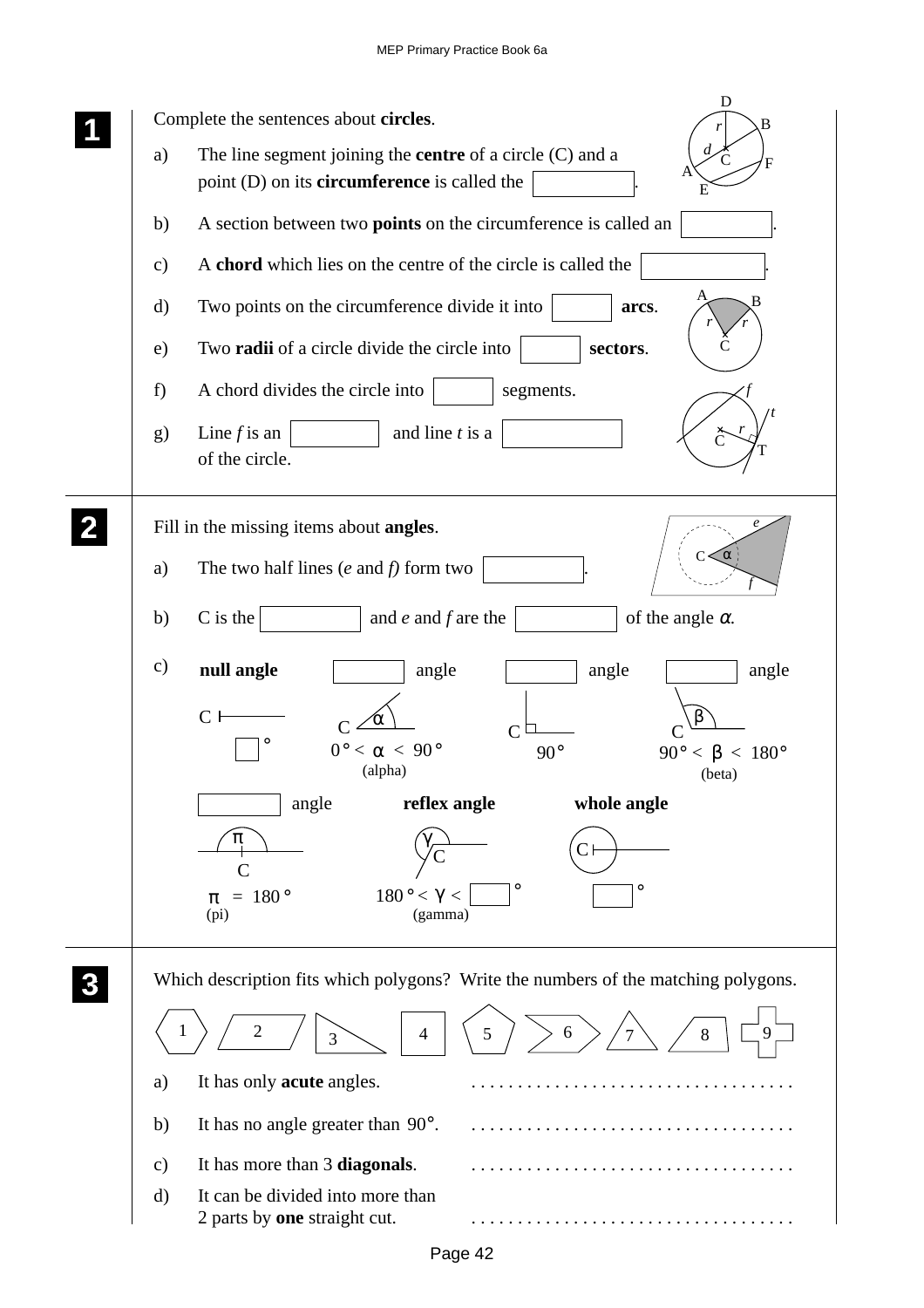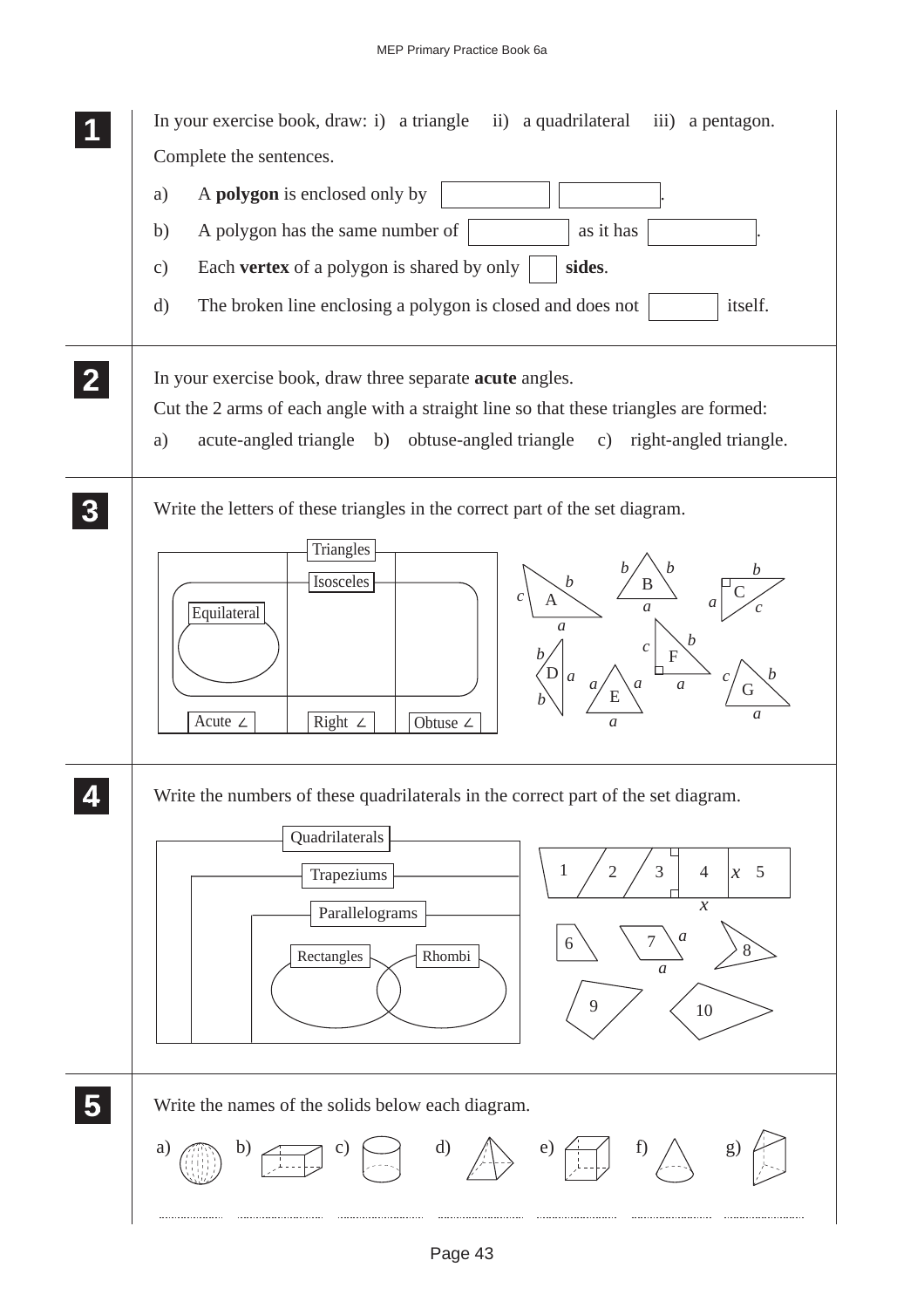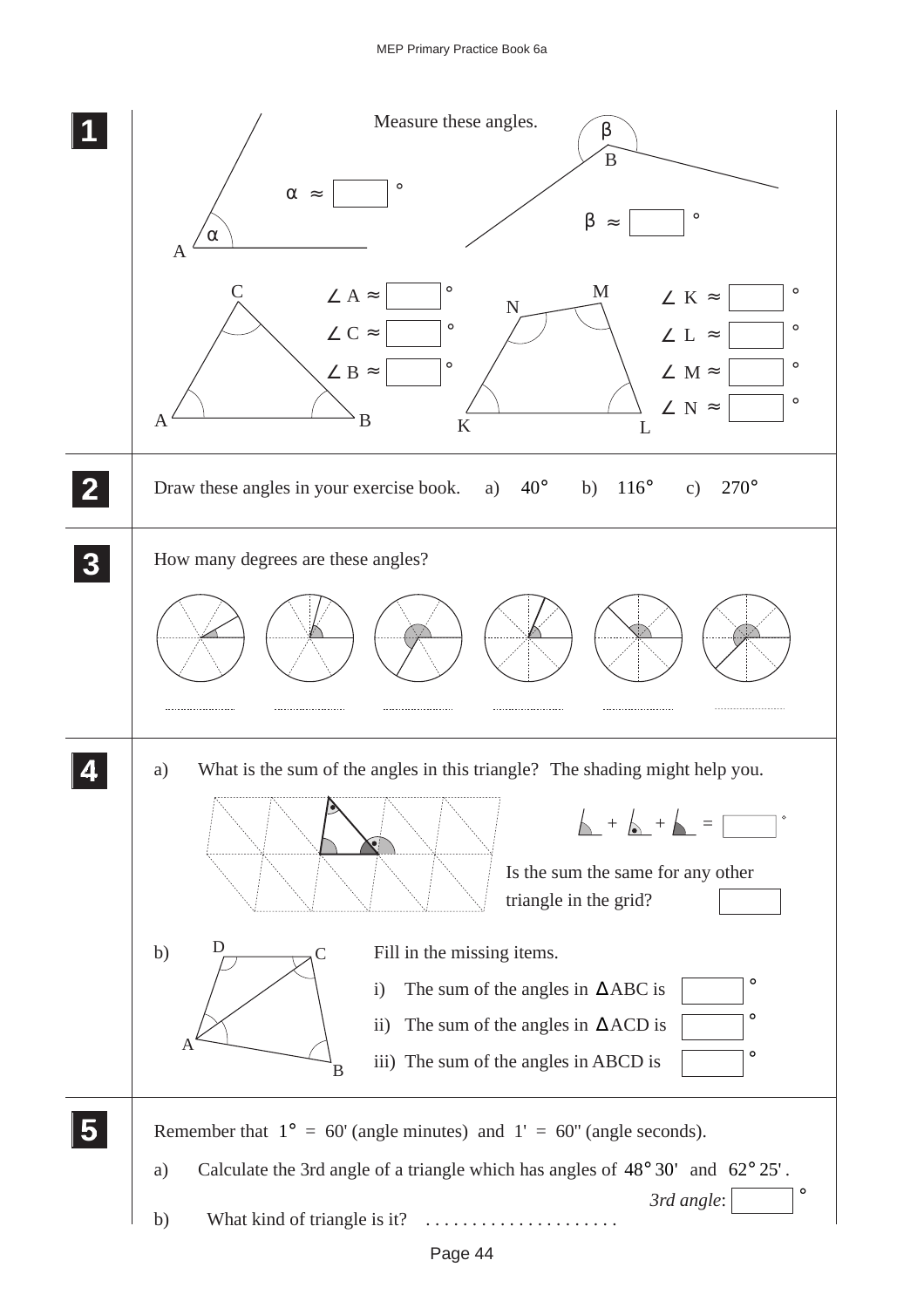|                 | Study these plane shapes. What do some of them have in common?                                                                                               |
|-----------------|--------------------------------------------------------------------------------------------------------------------------------------------------------------|
|                 | 10<br>8 <sub>2</sub><br>$\left(5\right)$<br>$\begin{array}{ c c c }\hline 6 & \nearrow \end{array}$<br>$\overline{4}$<br>$'$ 7<br>3                          |
|                 | What do the shapes listed below have in common? Write a sentence about each set.                                                                             |
| a)              | 1, 3, 7                                                                                                                                                      |
| b)              | 4, 5, 9                                                                                                                                                      |
| $\mathbf{c})$   |                                                                                                                                                              |
| d)              |                                                                                                                                                              |
| e)              |                                                                                                                                                              |
| f)              |                                                                                                                                                              |
| g)              |                                                                                                                                                              |
| h)              | Make up a set which is different from those given. Write a sentence about it.                                                                                |
|                 |                                                                                                                                                              |
| a)              | Draw a circle with radius 2.2 cm. Draw its diameter. Draw any chord AB.<br>What length is the diameter of the circle? ii) What length is AB?<br>$\mathbf{i}$ |
| b)              | Draw a square with side length 38 mm. Draw diagonal BD.                                                                                                      |
|                 | $\mathbf{i}$<br>What length is BD?<br>ii) What is the perimeter and area of the square?                                                                      |
| $\mathcal{C}$ ) | Draw a 5.6 cm by 4.9 cm rectangle. Draw diagonal AC.                                                                                                         |
|                 | ii) What is the perimeter and area of the rectangle?<br>What length is AC?<br>$\mathbf{i}$                                                                   |
| $\rm d)$        | Draw a <b>triangle</b> ABC, with AB = 4.5 cm, $\angle$ A = 30° and $\angle$ B = 54°.                                                                         |
|                 | What length is its perimeter?<br>What size is $\angle$ C?<br>$\ddot{\mathbf{i}}$<br>$\mathbf{i}$                                                             |
|                 | What is its perpendicular height from AB to C?<br>iii)                                                                                                       |
| a)              | Measure each angle. Write its size in the box and its type on the dotted line.<br>h                                                                          |
|                 | D<br>$\epsilon$<br>$\boldsymbol{b}$<br>$\alpha$                                                                                                              |
|                 | $\beta$<br>a<br>B                                                                                                                                            |
| $\alpha =$      | $\circ$<br>O<br>$\beta$<br>O<br>$\delta$<br>$\equiv$<br>$=$                                                                                                  |
| b)              | On plain paper, draw angles of:<br>$78^{\circ}$<br>$145^\circ$<br>$290^\circ$ .<br>i) $32^\circ$<br>$\rm ii)$<br>$\overline{iii}$<br>iv)                     |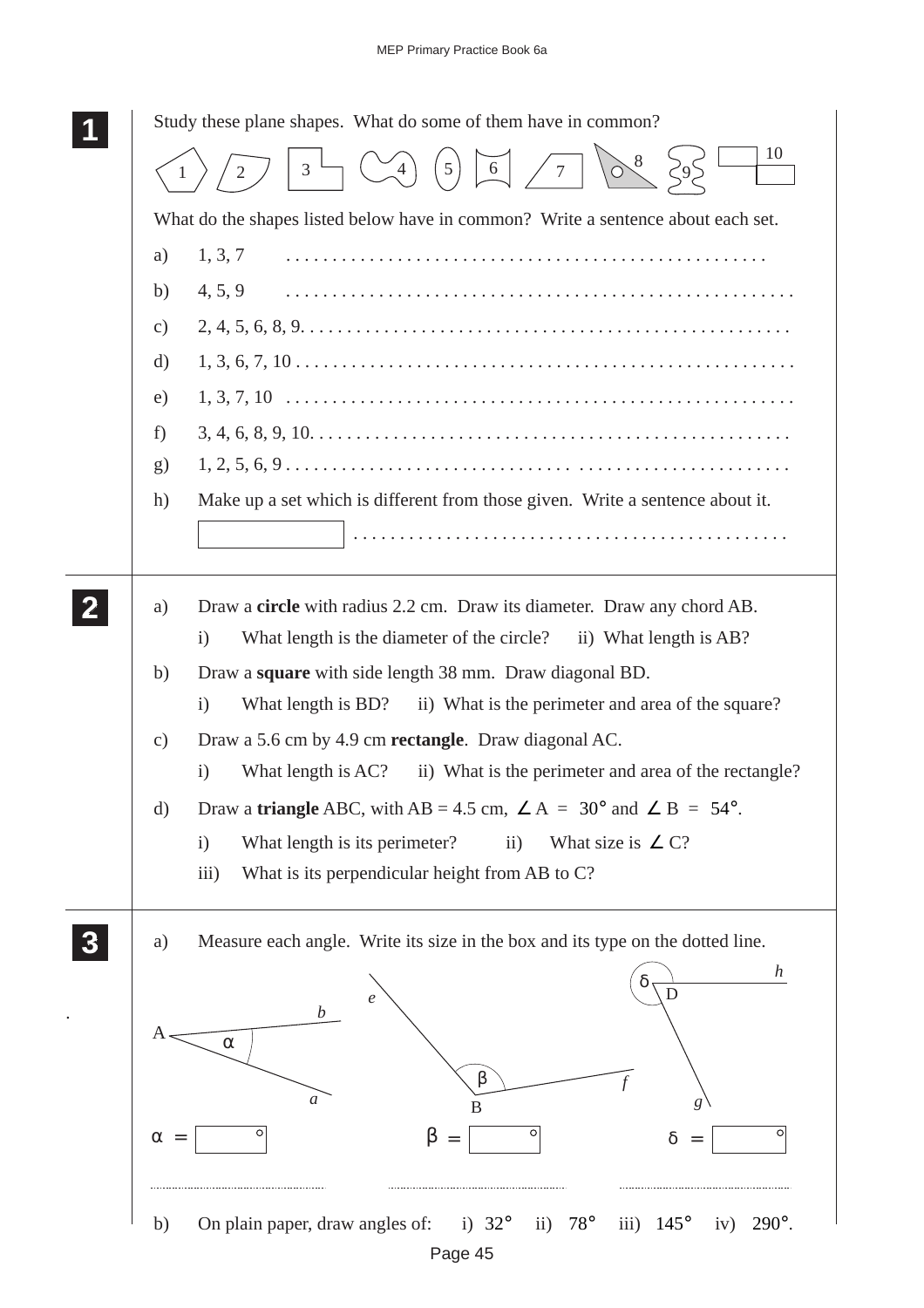|                 | Fill in the missing items.      |                                                                                                                                    |
|-----------------|---------------------------------|------------------------------------------------------------------------------------------------------------------------------------|
| a)              |                                 | $< 1$ km<br><b>Length</b> $1 \text{ mm} < 1 \text{ cm} <$                                                                          |
|                 |                                 | $\times$ 10<br>$\times$ 100<br>$\times$                                                                                            |
| b)              |                                 | $1 \text{ mm}^2 <$<br>$\vert$ $\vert$ < 1 m <sup>2</sup> < 1 hectare < 1 km <sup>2</sup>                                           |
|                 |                                 | $\times$ 100 $\times$ 10 000 $\times$ 10 000<br>$\times$                                                                           |
| $\mathcal{C}$ ) | <b>Mass</b>                     | $1 \text{ mg} < 1 \text{ g} < 1 \text{ kg} <$                                                                                      |
|                 |                                 | $\times$ 1000<br>$\times$ 1000<br>$\times$                                                                                         |
| d)              |                                 |                                                                                                                                    |
|                 |                                 | $\times$ 10<br>$\mathsf{X}$                                                                                                        |
| e)              | <b>Volume</b>                   | $1 \text{ mm}^3 \leq 1$<br>$< 1 \text{ m}^3 <$                                                                                     |
|                 |                                 | $\times$ 1 million $\times$ 1 billion<br>$\times$ 1000                                                                             |
| f)              |                                 | $1" < 1' < 1^{\circ}$<br>×<br>$\times 60$<br>$\times 60$                                                                           |
|                 |                                 |                                                                                                                                    |
| g)              | <b>Time</b>                     | $1 \sec \leq 1 \min \leq 1 \text{ hour} \leq 1$<br>$< 1$ week $<$<br>$\times$ 24<br>$\times$ 7<br>$\times$<br>$\times$<br>$\times$ |
|                 |                                 |                                                                                                                                    |
|                 | Write the missing numbers.      |                                                                                                                                    |
| a)              |                                 |                                                                                                                                    |
| b)              |                                 |                                                                                                                                    |
| $\mathbf{c})$   |                                 |                                                                                                                                    |
|                 |                                 |                                                                                                                                    |
|                 |                                 | e) $3.2 \text{ hours} =$ $\frac{1}{2} \text{ min} =$ $\frac{1}{2} \text{ sec}$                                                     |
|                 |                                 |                                                                                                                                    |
|                 |                                 |                                                                                                                                    |
| What is:        |                                 |                                                                                                                                    |
|                 |                                 | a) $\frac{3}{4}$ of 1 kg b) 0.7 of 230 m c) $1\frac{2}{5}$ of 120 litres d) $\frac{3}{4}$ of $\frac{3}{4}$ km?                     |
|                 | Calculate the times and angles. |                                                                                                                                    |
|                 |                                 | a) $2 h 15 min 5 sec$ b) $25^{\circ} 42' 36''$ c) $32^{\circ} 30' \times 2$ d) $4 h 59 min \div 2$                                 |
|                 |                                 | $+ 1 h 49$ min 45 sec $- 7^{\circ} 15' 27''$                                                                                       |
|                 |                                 |                                                                                                                                    |

Page 46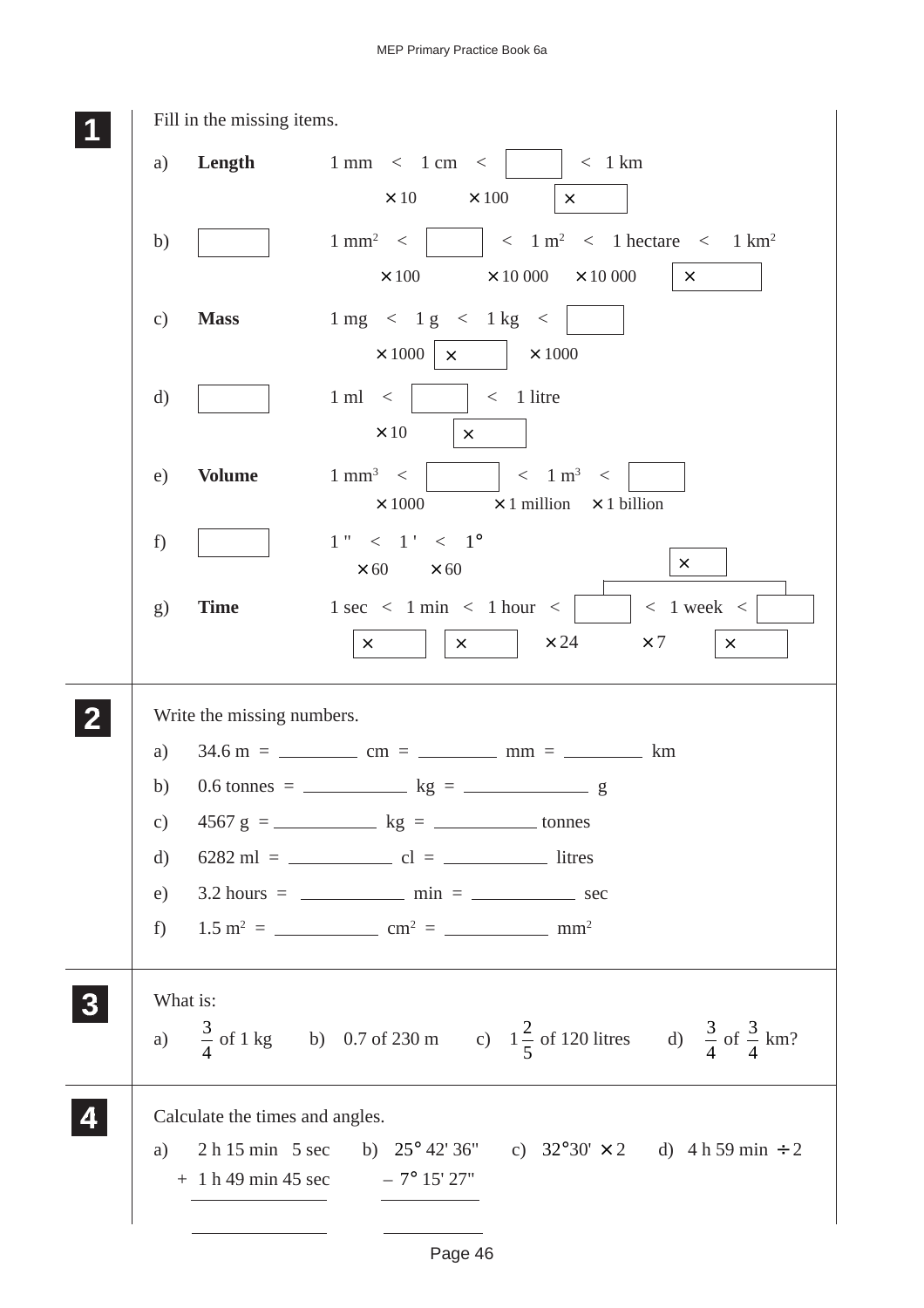Precise measurements are important in design, technology, engineering, chemistry, medicine, etc. In everyday life, it is enough to use rough estimates and conversions.

Complete the missing items. Write as fractions and as decimals.

**1 11 11**

| a)            | If 1 inch $\approx$ 2.5 cm,<br>in $\approx$<br>inches<br>then<br>$1 \text{ cm}$ $\approx$                                                                       |
|---------------|-----------------------------------------------------------------------------------------------------------------------------------------------------------------|
| b)            | If 1 foot $\approx 0.3$ m,<br>then<br>1 <sub>m</sub><br>ft $\approx$<br>feet<br>$\thickapprox$                                                                  |
| c)            | If 1 metre $\approx$ 1.1 yards, then<br>1 yard $\approx$<br>$m \approx$<br>metres                                                                               |
| d)            | If 1 mile $\approx 1.6$ km,<br>$1 \text{ km}$ $\approx$<br>miles $\approx$<br>then<br>miles                                                                     |
| e)            | If 1 ounce $\approx$ 28 g,<br>then<br>$1 g \approx$<br>$OZ \approx$<br>ounce                                                                                    |
| f)            | If $1 \text{ kg} \approx 2.2 \text{ lb}$ ,<br>then<br>$1 lb \approx$<br>kilograms<br>$kg \approx$                                                               |
| g)            | If 1 pint $\approx 0.57$ litres,<br>1 litre $\approx$<br>then<br>pints<br>pt $\approx$                                                                          |
| h)            | If 1 gallon $\approx$ 4.5 litres, then<br>1 litre $\approx$<br>gallons<br>$\text{gal}$ $\approx$                                                                |
| a)            | On a map of the Balearic Islands, Palma on the island of Majorca<br>is situated at latitude 2.7° East and longitude 39.5° North.<br>Find Palma on your map.     |
| b)            | The area of Majorca is 3640.16 km <sup>2</sup> . Convert its area to square miles.<br>[1 square mile $\approx 2.6 \text{ km}^2$ ]                               |
| c)            | The length of Majorca's coast is 554.7 km. Convert it to miles. [1 km $\approx \frac{5}{9}$ mile]                                                               |
| $\rm d)$      | The annual average temperature in Majorca is 15.8°C. Convert it to degrees<br>Fahrenheit using this formula:                                                    |
|               | $x^{\circ}C = \left(\frac{9x}{5} + 32\right)^{\circ}F$                                                                                                          |
| e)            | The shortest shipping route between Majorca and Menorca is 34 Miles long and<br>is about 63 km. Is this nautical Mile the same as the usual road mile?          |
| f)            | On the plane to Majorca, the captain informed us that our plane was flying at a<br>height of 30 000 feet. What is the height in metres and kilometres?          |
| g)            | The captain told us that our plane was flying at a speed of 900 km per hour.<br>Calculate the speed in miles per hour (mph).                                    |
|               | Solve the problems in your exercise book.                                                                                                                       |
| a)            | The road sign shows that it is $15\frac{1}{2}$ miles to Stanstead Airport. If our coach is                                                                      |
|               | travelling at a speed of 96 km per hour, how long will it be before we get there?                                                                               |
| b)            | What is 2 thirds of 360 lb in kg?                                                                                                                               |
| $\mathbf{c})$ | A capacity of 1 litre is practically equivalent to $1000 \text{ cm}^3$ , and 1 kg of water is<br>close to 1 litre. How many kg is 600 cm <sup>3</sup> of water? |
|               |                                                                                                                                                                 |

## Page 47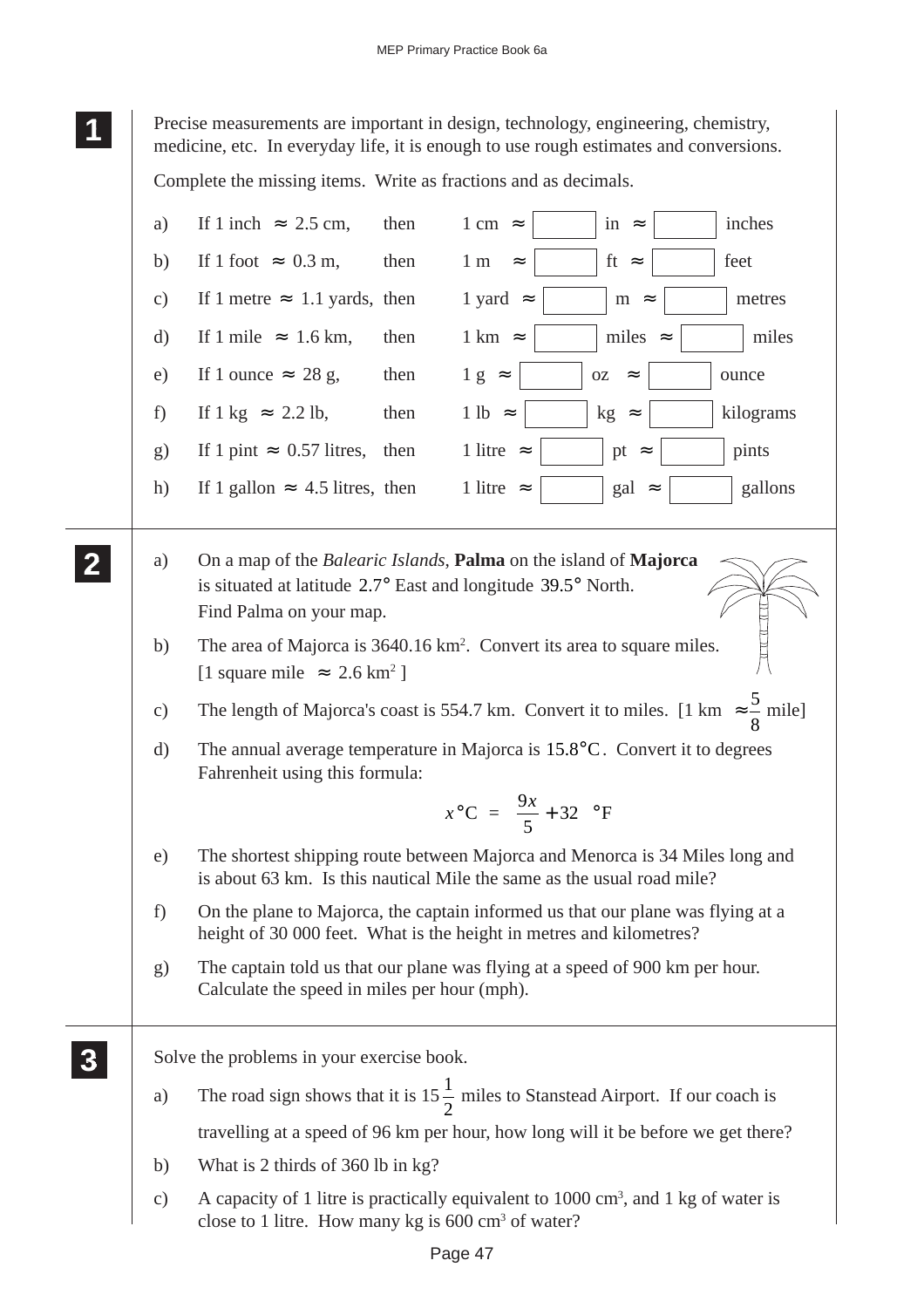| Which quantity is more?                                                                                                                                                                                                                                     |
|-------------------------------------------------------------------------------------------------------------------------------------------------------------------------------------------------------------------------------------------------------------|
| a) $\frac{3}{4}$ of 500 kg or $\frac{3}{8}$ of 1 tonne b) 0.4 of £1250 or $\frac{4}{5}$ of £1250                                                                                                                                                            |
| c) $\frac{5}{2}$ of 5700 m <sup>2</sup> or 2 times 4900 cm <sup>2</sup>                                                                                                                                                                                     |
| The value of one currency against another is always changing. For example,                                                                                                                                                                                  |
| on 12.10.2000: $1$ GBP $\approx 1.46$ USD<br>[GBP means Great Britain's Pound $(E)$<br>$1$ GBP $\approx 1.69$ EUR<br>USD means United States Dollar (\$)<br>$1$ EUR $\approx$ 0.87 USD<br>EUR means Euro $(\epsilon)$ ]<br>SO.                              |
| on 12.08.2003: $1$ GBP $\approx 1.60$ USD<br>$1$ GBP $\approx 1.42$ EUR<br>$1$ EUR $\approx$ 1.13 USD<br>SO.                                                                                                                                                |
| What changes do you notice in the value of:<br>a)                                                                                                                                                                                                           |
| ii) the £ against the $\epsilon$ iii) the $\epsilon$ against the \$?<br>the $\pounds$ against the $\pounds$<br>$\mathbf{i}$                                                                                                                                 |
| How many <i>Dollars</i> and how many <i>Euros</i> were the equivalent of £1500 on each<br>b)<br>of these two dates?                                                                                                                                         |
| The change in value of the Hungarian Forint (HUF)<br>during the same time is<br>very interesting.                                                                                                                                                           |
| On 12.10.2000: $1$ GBP $\approx$ 443 HUF<br>On 12.08.2003: $1$ GBP $\approx$ 367 HUF<br>$1$ USD $\approx$ 303 HUF<br>$1 \text{ USD} \approx 228 \text{ HUF}$<br>$1$ EUR $\approx 263$ HUF<br>$1$ EUR $\approx 259$ HUF                                      |
| To which of the 3 currencies was the <i>Hungarian Forint</i> most closely linked?<br>$\mathbf{c})$                                                                                                                                                          |
| How many <i>Hungarian Forints</i> were equivalent to £1500, \$1500 and $\leq$ 1500 on<br>d)<br>each of these two dates?                                                                                                                                     |
| The quality of gold and jewels is measured in <b>carats</b> .<br>The carat for gold is different from the carat for diamonds.<br>The purity of gold is measured in 24ths. For example, a 1-carat gold ring means that<br>one 24th of its mass is pure gold. |
| How much pure gold is in an 8-carat gold ring which weighs $2\frac{2}{3}$ g?<br>a)                                                                                                                                                                          |
| How much pure gold is in a 14-carat gold necklace which weighs 4.5 g?<br>b)                                                                                                                                                                                 |
| What is your mass: $i)$ in grams<br>ii) in tonnes? (Answer to the nearest kg.)<br>a)                                                                                                                                                                        |
| The weight of any object on the moon would be 1 sixth lighter than it is here on<br>b)<br>Earth. What would the mass of a 1 kg loaf of bread be on the Moon?                                                                                                |
| A plane took off at 8.45 am in Budapest and landed at 12.35 pm in New York.<br>$\mathbf{c})$<br>If New York time is 6 hours earlier than Budapest time, how long was the flight?                                                                            |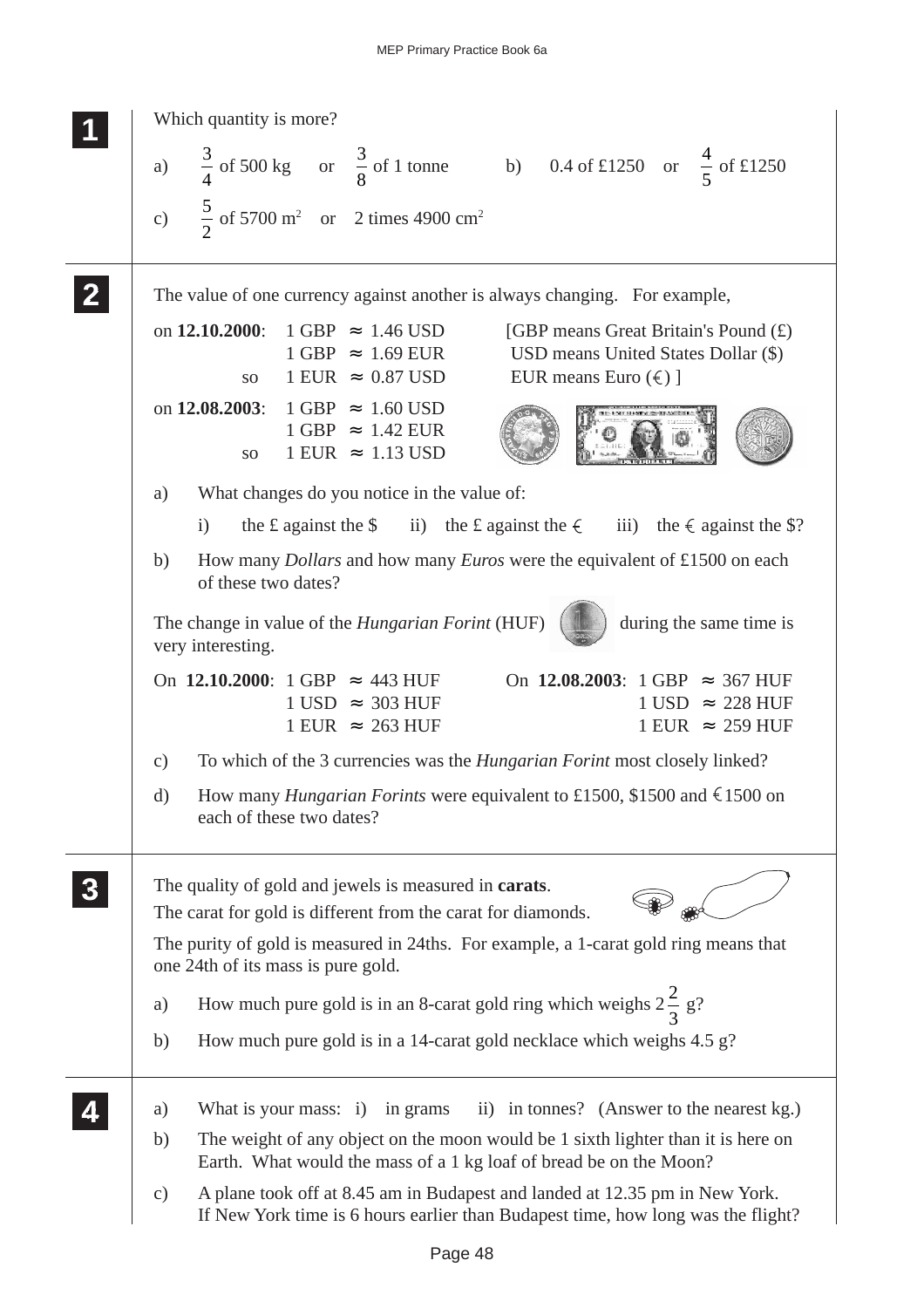